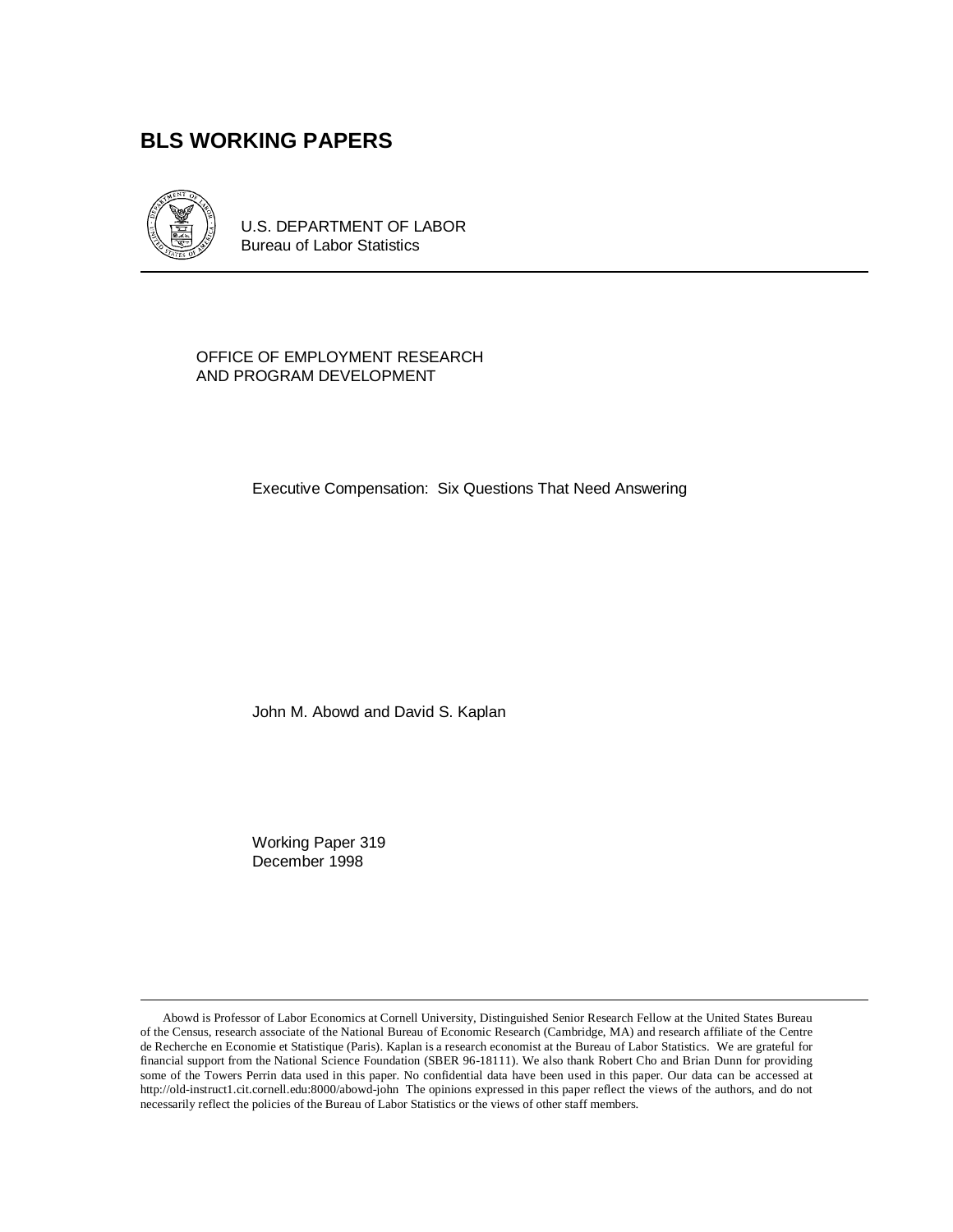## **Executive Compensation: Six Questions That Need Answering**

by

#### John M. Abowd and David S. Kaplan

#### November 1998

*Abowd is Professor of Labor Economics at Cornell University, Distinguished Senior Research Fellow at the United States Bureau of the Census, research associate of the National Bureau of Economic Research (Cambridge, MA) and research affiliate of the Centre de Recherche en Economie et Statistique (Paris). Kaplan is a research economist at the Bureau of Labor Statistics. We are grateful for financial support from the National Science Foundation (SBER 96- 18111). We also thank Robert Cho and Brian Dunn for providing some of the Towers Perrin data used in this paper. No confidential data have been used in this paper. Our data can be accessed at http://oldinstruct1.cit.cornell.edu:8000/abowd-john The opinions expressed in this paper reflect the views of the authors, and do not reflect the policies of the Bureau of Labor Statistics or the views of other staff members.*

#### **Introduction to Executive Compensation**

The big news this year isn't in the big numbers—it's in the fine print. Buried in the latest pay contracts chief executives are signing and the lists of stock-options they're salting away in the wall safe are the auguries and portents of things to come. (*Business Week*, April 24, 1995, pp. 88.)

As the quotation above suggests, there is a growing realization by the popular business press that a proper analysis of stock and option holdings is crucial to understanding US executive compensation practices. The academic economics literature has also come to this conclusion, although only very recently. Despite being in its infancy, the economics literature on the effects of stock and options holdings has already yielded large dividends, and has the potential for much more.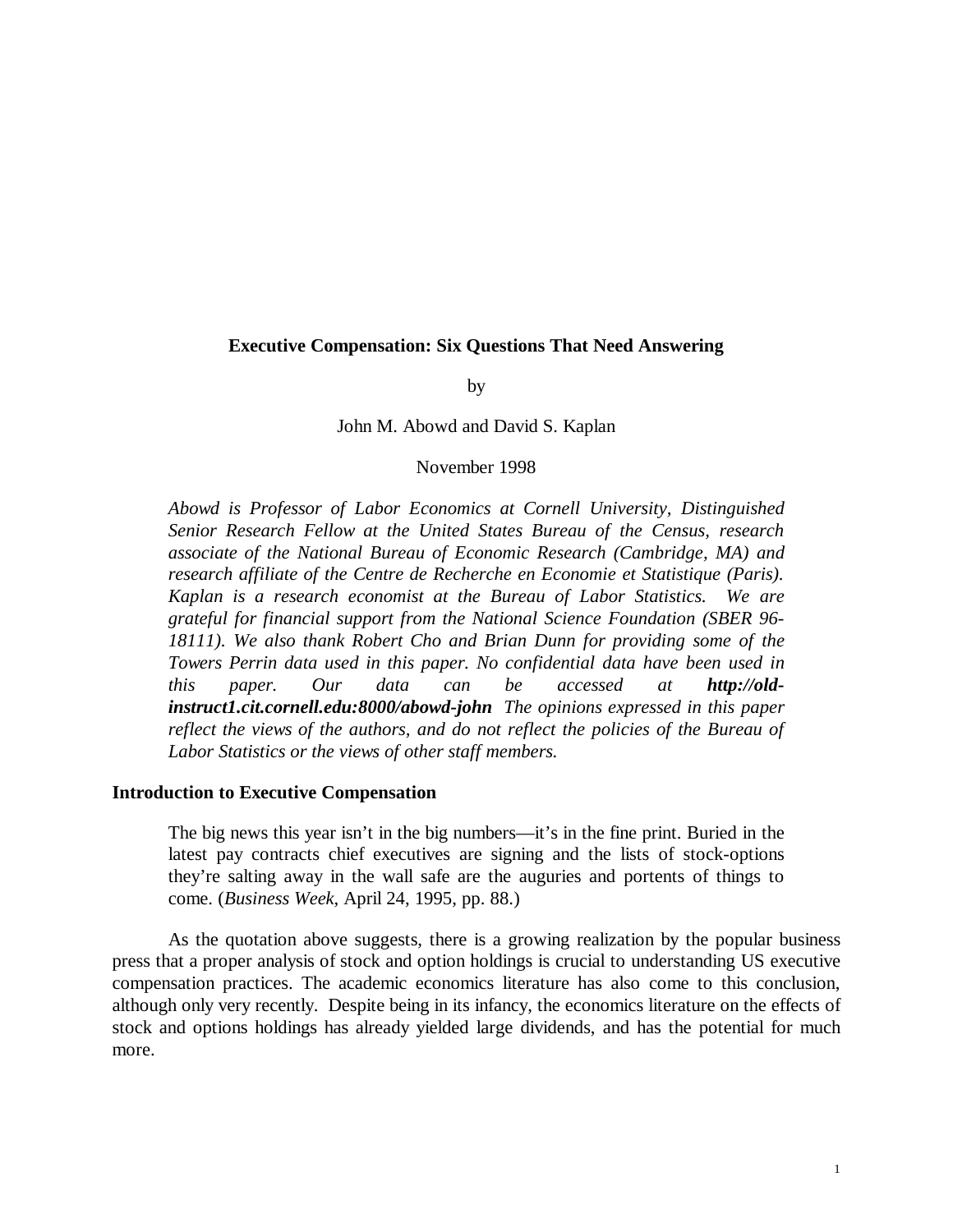In this article, we focus on how this recent advance can be used to address the following six questions about US executive compensation:

- 1. How much does it cost?
- 2. How much is it worth?
- 3. How does it work?
- 4. What are its effects?
- 5. How much is enough?
- 6. Could it be improved?

Murphy (1998) reviews the extensive research on executive compensation. In this article, we consider, instead, some of the implications of that research and some important directions for future research. We begin by noting how US CEO compensation policies compare with other OECD countries. Figure 1 shows an international comparison of the importance of some of the major components of CEO compensation from 1984-1996, based on data from 12 OECD countries. Figures 2 and 3 show the analogous comparisons for human resource directors and manufacturing operatives respectively. The components are salary, annual bonus, benefits (including pension), and long-term compensation. The methodology used to construct the chart is the same as Abowd and Bognanno (1995), and relies on publicly available data from various governmental statistical agencies, Towers Perrin, a compensation consulting firm, and other private companies. The estimates shown are for the domestic national CEO of a company incorporated in the indicated country with \$200-500 million in annual sales (1990 dollars). Salary is defined as cash compensation that is determined at the beginning of an annual pay cycle. Annual bonus is defined as cash compensation that is determined at the end of an annual pay cycle based on no more than one-year's worth of performance information. Benefits are the company's cost to provide retirement income, health care, and other services, evaluated on an annualized basis. Long-term compensation is the annualized present value of any cash, or cash-equivalent compensation that is based on outcomes measured over periods longer than one year. The data in this, and subsequent figures, have been updated for this paper and are available from the authors on request.

The forms of long-term compensation include stock options (purchase of company stock at a given price), restricted stock (options with a zero exercise price), performance share plans (formula-based stock compensation), and cash equivalents of all of the above (stock appreciation rights, phantom stock, and performance unit plans).

Not surprisingly, figure 1 shows that US CEOs receive compensation levels that appear out of line with the other OECD countries, while figures 2 and 3 show that this is not the case for human resource directors and manufacturing operatives respectively. We will see, however, that the high compensation received by US executives is composed of several complex instruments that require a more detailed analysis in order to understand US compensation systems.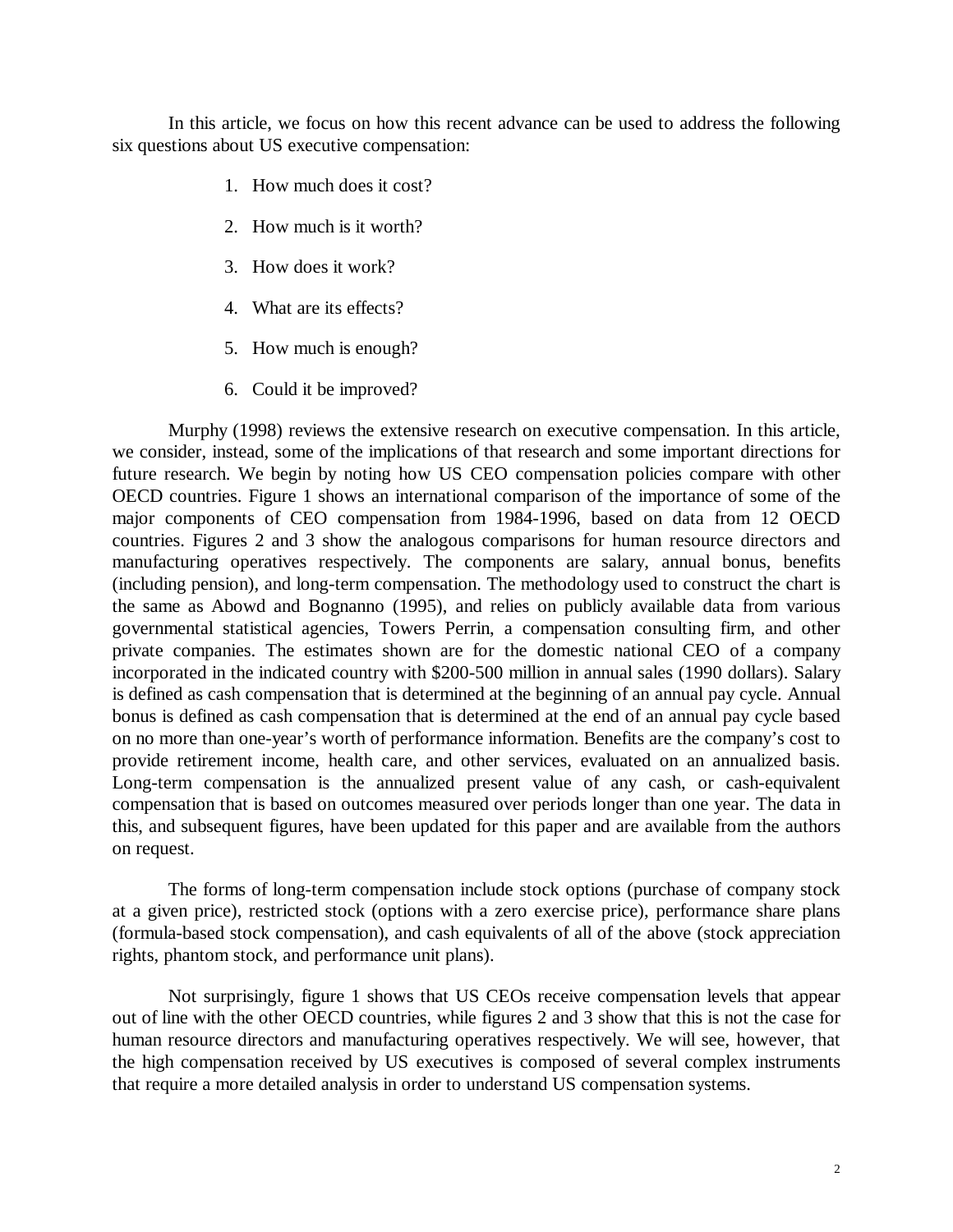While figure 1 shows that US CEOs receive higher levels of pay than those in other OECD countries, comparisons along other dimensions are also useful. Kaplan (1994) compares Japanese management practices to those in the US. He finds that the sensitivities of compensation and probability of turnover to market returns are not statistically different across the two countries. One difference is that financial institutions take a more active role in corporate governance in Japan, particularly following negative earnings. This may explain why turnover and compensation are more responsive to negative earnings in Japan. Rather than relying on monitoring from the board of directors, the interests of US CEOs and shareholders are aligned through higher stock ownership. Overall, however, Kaplan's conclusion is that the US and Japanese systems are quite similar.

#### **The Basic Structure of Contingent Executive Compensation**

The system has doled out rich rewards—but it can and does impose hefty penalties on those who don't perform. More than ever, the boss is likely to lose his job and his perks when he doesn't deliver the profits shareholders expect. (*Business Week*, April 22, 1996, pp. 102.)

Most of the early economics literature focused on attempts to model the level and structure of compensation. Unfortunately, data constraints prevented the detailed analyses of stock and option holdings that have recently proved so useful. The first puzzle for the literature was explaining why firm size appeared quite important in explaining cross-sectional variability in compensation, while firm profitability appeared insignificant. Ciscel (1974) noted this fact and Ciscel and Carroll (1980) hypothesized that the growth of firm size was an important method for the CEO to increase profitability, so rewards for increasing size might be consistent with neoclassical theory.

Murphy (1985) made great strides in assessing the incentives provided to executives by using a panel of firms. He noted that compensation equations estimated on cross-sectional data look quite different from those that controlled for fixed firm effects. Large firms tend to exhibit lower rates of return, while paying their executives more than their smaller counterparts. He showed that firm performance, as measured by the realized return of shareholders, is strongly and positively correlated with managerial remuneration in specifications that controlled for firm effects. He noted, however, that growth of firm sales is also strongly related to managerial remuneration. Coughlan and Schmidt (1985) showed that termination decisions are affected by the firm's stock market performance, while Deckop (1988) documented that CEO compensation is positively related to firm profits as a percentage of sales.

Having established the strong statistical link between executive compensation and firm performance, the literature attempted to assess the magnitude and importance of this link. The seminal article in this line of inquiry is Jensen and Murphy (1990a), which reported a weak alignment between shareholder interests and managerial incentives. They estimated that CEO wealth changes \$3.25 for every \$1,000 change in shareholder wealth, primarily due the fact that the median value for CEO stock holdings as a fraction of shares outstanding was 0.0025 in 1987, the only year for which they collected stock-holdings data. Stock held by family members and shares held as options exercisable within 60 days were treated identically to shares owned by the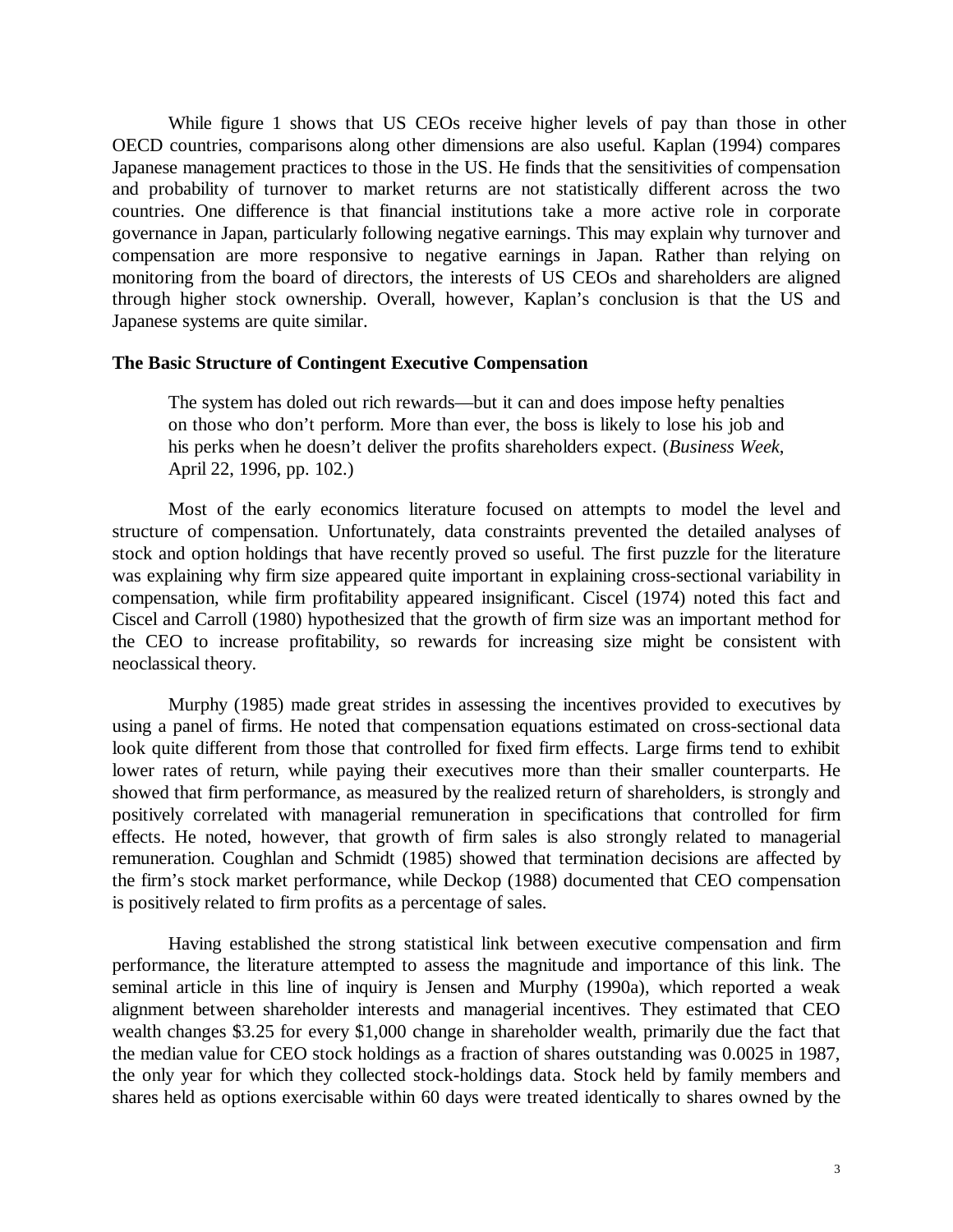CEO. The remaining \$0.75 came from the sum of average pay-for-performance sensitivities arising from cash compensation, stock-option grants, and threat of dismissal. They concluded that these figures could not be consistent with agency theory. Haubrich (1994) showed through calibrations of agency models that the Jensen and Murphy estimate of alignment is reconcilable with agency theory given reasonable values for CEO risk-aversion parameters.

Recently, Hall and Liebman (1998) introduced a great technical innovation in the study of the sensitivity of executive compensation to changes in shareholder wealth. Using the entire portfolio of long-term compensation—new awards plus the change in the market value of options and stock already awarded, they found that CEO wealth changes are significantly larger than those reported by Jensen and Murphy. They estimate that, in 1994, the mean (median) sensitivity of CEO wealth to firm performance is about \$25.11 (\$5.29) for every \$1,000 change in shareholder wealth. Changes in the value of stock-option holdings, which were not included in the Jensen and Murphy estimate, account for \$3.66 (\$2.15) of this figure. While Hall and Liebman note that their estimate of the slope of CEO compensation contracts is quite far from a benchmark of perfect alignment (which would provide first-best incentives), they do show through simulations that their estimated level of incentive alignment imposes enormous lifetime consumption risk on CEOs. It is, therefore, not clear that increasing the alignment between shareholder and CEO wealth would increase efficiency.

As Hall and Liebman demonstrated, examining the annual surveys of executive pay in *Business Week* or *Forbes* cannot provide the information required for analyzing executive compensation policies. One needs to examine holdings of restricted stock and stock options in order to address the six questions we consider. Since this is a relatively new innovation for the literature, we will focus much of our paper on these issues. To begin this analysis we briefly review option pricing theory, then we show the relation between the option pricing hedge ratio and the slope of the incentive compensation (pay-for-performance) relation.

Starting with the basics, a typical call option used in a compensation system allows an executive to purchase a specified number of shares of stock at a fixed exercise price. Typically, options granted to US executives have maturity dates of five to ten years: that is, the right to purchase the stock at the fixed price expires five to ten years after the grant date. The option contracts are written to allow the executives the right to exercise before the option matures (American-style calls). Usually, there are some formal restrictions on early exercise during the first few years of the option's life (vesting restrictions). Once the options are fully vested, less formal mechanisms discourage, but don't eliminate, early exercise. From the vantage point of option pricing theory, which we apply below, it is rarely a wealth maximizing strategy to exercise these options before maturity.

While the Black-Scholes (1973) formula is the most famous tool used for valuing stock options, the formula is only accurate when options are held until the expiration date. Since it is well known that the presence of dividends can make early exercise optimal, we choose to present the binomial pricing formula instead. Unfortunately this methodology does not yield a closed-form solution, although it can be understood using simple dynamic programming concepts.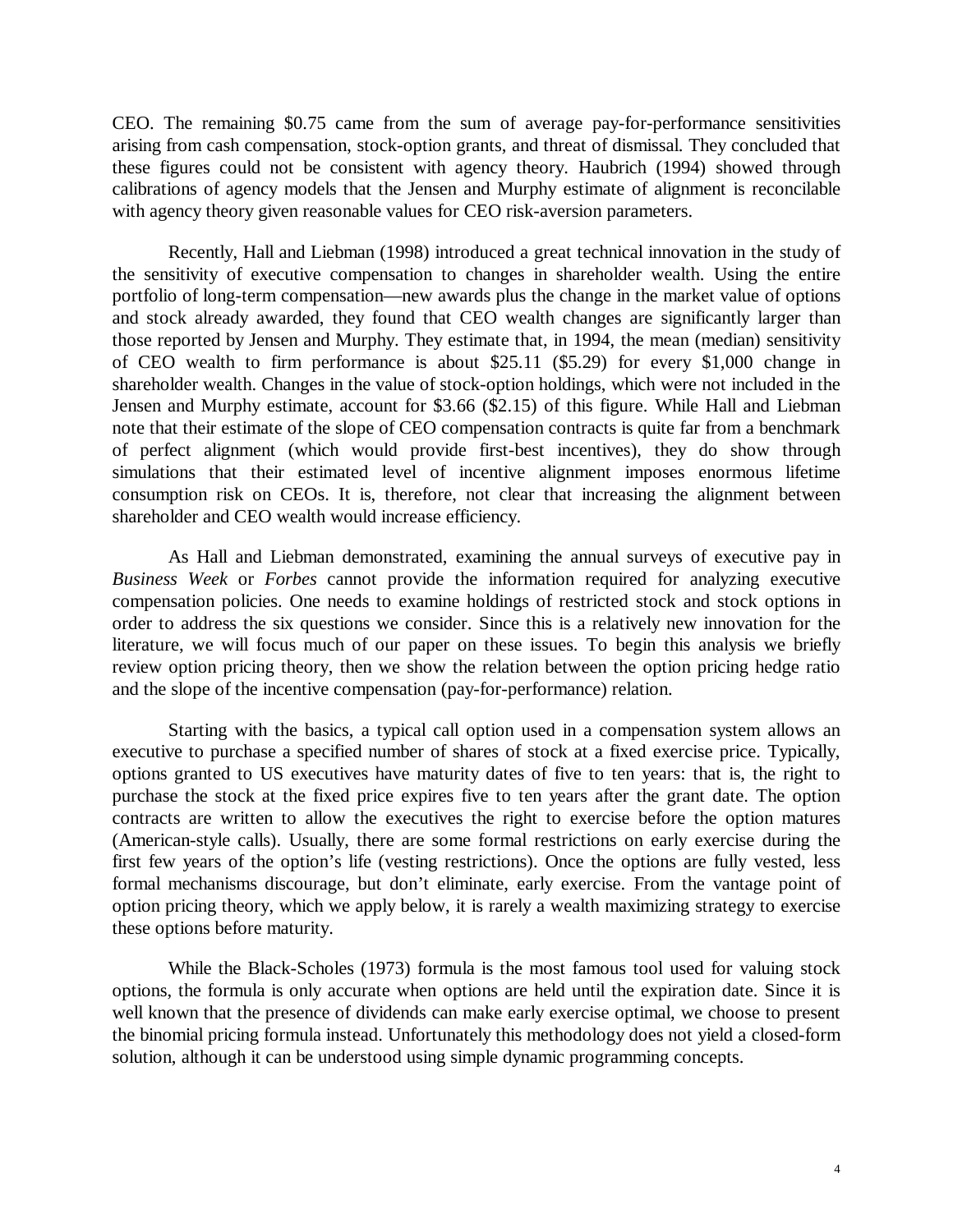The binomial pricing methodology assumes that we can divide time into discrete components, and that the price of the stock can rise or fall in discrete amounts each period. If dividends were dropped from this exercise, we could derive the Black-Scholes pricing formula, which is based on a continuous-time model, as a limiting case of the binomial model as the distance between periods approaches zero.

We follow Cox and Rubinstein (1985) quite closely, and examine a call option to purchase one share of stock at a fixed exercise price. Suppose that with one period remaining prior to expiration, the stock price has the following possibilities for the last period.

$$
d(1-\delta)^{v} P
$$
 or  $u(1-\delta)^{v} P$ ,

where the down and up factors satisfy  $0 < d < u$ ,  $\delta$  is the constant dividend yield,  $v = 1$  if the last period is an ex-dividend date and 0 otherwise, and *P* is the current stock price. When the expiration date arrives, the option will be worth

$$
C_d = \max[0, d(1-\delta)^{\nu} P - K] \text{ or } C_u = \max[0, u(1-\delta)^{\nu} P - K],
$$

where  $K$  is the exercise price. As Black and Scholes noted when they discussed the riskless hedge that completed their option pricing model, in the binomial formulation, there exist numbers ∆ and *B* such that holding ∆ shares of stock and investing *B* dollars in riskless bonds is a payoffequivalent strategy to holding the option. That is

$$
dP\Delta + rB = C_d \text{ and } uP\Delta + rB = C_u,
$$

which implies

$$
\Delta = \frac{C_u - C_d}{(u - d)P} \text{ and } B = \frac{uC_d - dC_u}{(u - d)r}.
$$

The payoff from holding the option must be equivalent to the payoff of a portfolio with  $\Delta$  shares of stock and *B* dollars invested in bonds. For this reason, this portfolio is usually called the option hedge portfolio and the dynamic trading strategy associated with the binomial option pricing formula is called a riskless hedge. If the option is not exercised early, the value of the option (which we denote *C*) must equal the value of this portfolio, namely  $P\Delta + B$ . It is possible, however, that the value of exercising the option prior to the last period ( $P - K$ ) exceeds  $P\Delta + B$ , in which case the option is exercised early. The value of the option is, therefore,

$$
C = \max[P - K, P\Delta + B].
$$

More importantly for our purposes,  $\Delta$ , which is commonly called the hedge ratio, measures the degree to which the option-holder's wealth is affected by dollar changes in stock price. The hedge ratio is the number of shares of the underlying stock held in the hedge portfolio per option. While the analysis thus far has focused on the period prior to expiration, we can apply dynamic programming techniques to derive the call option value for 2, 3, …, *N* periods prior to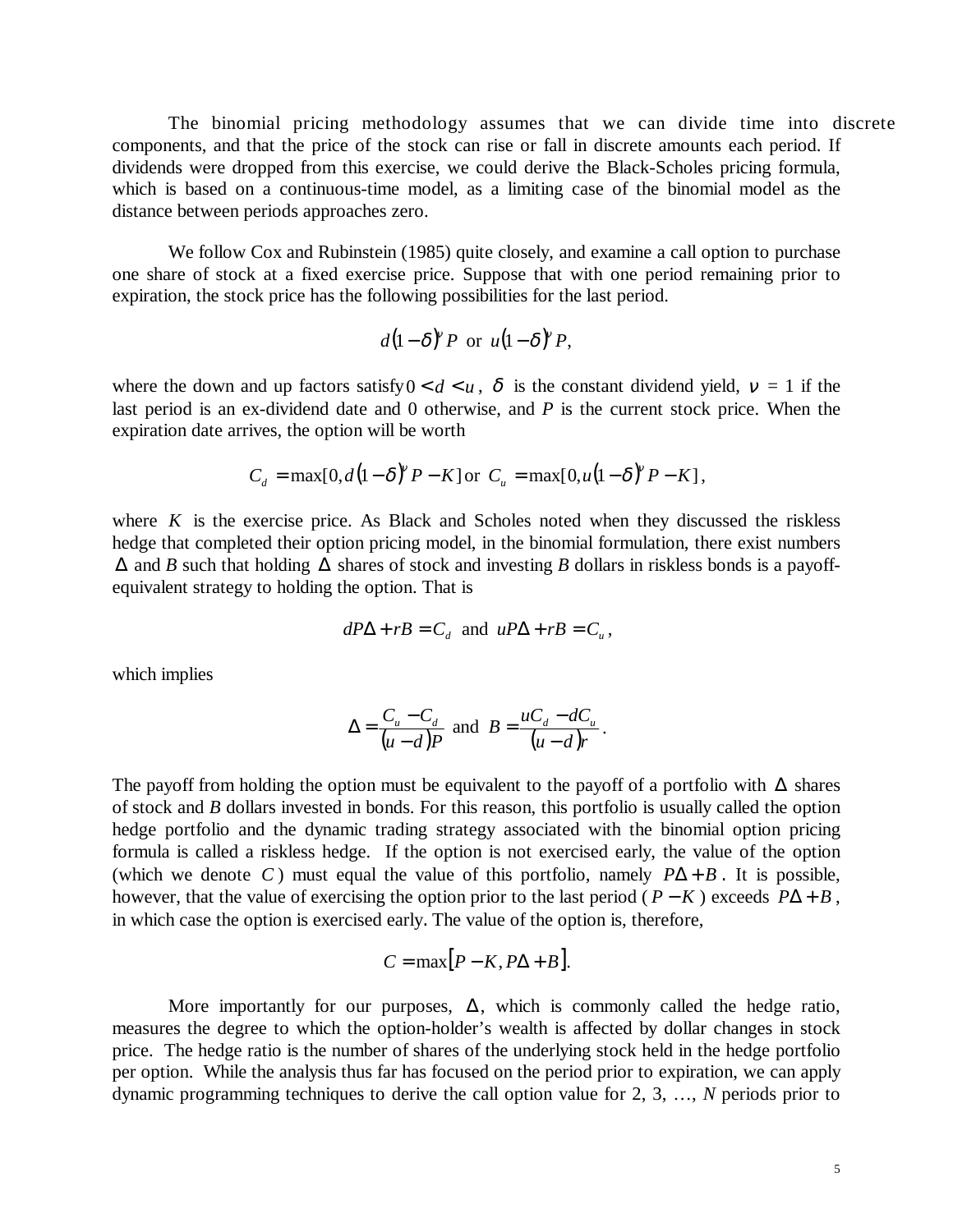expiration. As the interval associated with a period tends toward zero, we can express the value of the call option as  $C(P, K, T)$ , where T is the amount of time until the option expires. Regardless of time to maturity, the hedge ratio can be expressed as a function of  $u$ ,  $d$ , the current stock price, and the possible values for the option in the following trading period as shown above. Hence, the hedge ratio is the derivative of the call value with respect to the price of the underlying security

$$
\frac{\partial C(P,K,T)}{\partial P} = \Delta(P,K,T)
$$

See Cox and Rubinstein (1985) for details. We now show that the key design parameters in the compensation contract from an agency-theoretic point of view, the expected total compensation and the slope of expected compensation with respect to a change in the price of the firm's common stock, can be directly modeled using riskless hedge call valuation method.

Consider an executive currently employed at a given firm. Let period 0 denote the executive's initial compensation period. Let  $P_0$  denote the value of the employing firm's stock at the end of period 0. The executive receives total compensation with a cost to the company given by

$$
S_0 + F_0 + N_0 C(P_0, K_0, T)
$$

where  $S_0$  is salary,  $F_0$  is the periodic cost of the benefit package,  $N_0$  is the number of call options awarded,  $K_0$  is the exercise price of these call options and *T* is the time to expiration of the call options. At the end of period 1, a new stock price  $P_1$  is realized. The executive remains employed at this firm with probability  $\pi(P_1)$ . If separated the executive receives alternative compensation  $S_1^A$ , which does not depend upon *P*. At the end of period 1, the executive receives a new stock option grant of  $N_1$  shares at exercise price  $K_1$  expiring in *T* years. Salary and benefits costing  $S_1 + F_1$  are also paid at this time. A comparable exercise occurs at the beginning of period 2.

We now consider the realized and expected future compensation of a mid-career executive, which we will interpret as the values in the model above at the end of period 1. The executive's realized compensation at the end of period 1, assuming continued employment, is

$$
V_1 = S_1 + F_1 + N_1 C(P_1, K_1, T_1) + N_0 (C(P_1, K_0, T - 1) - C(P_0, K_0, T)),
$$

where the first three terms are comparable to compensation awarded in the initial period and the final term represents the capital gain or loss on the stock options awarded in the first period. Viewed as a function of  $P_2$ , the executive's expected future compensation at the end of period 2 is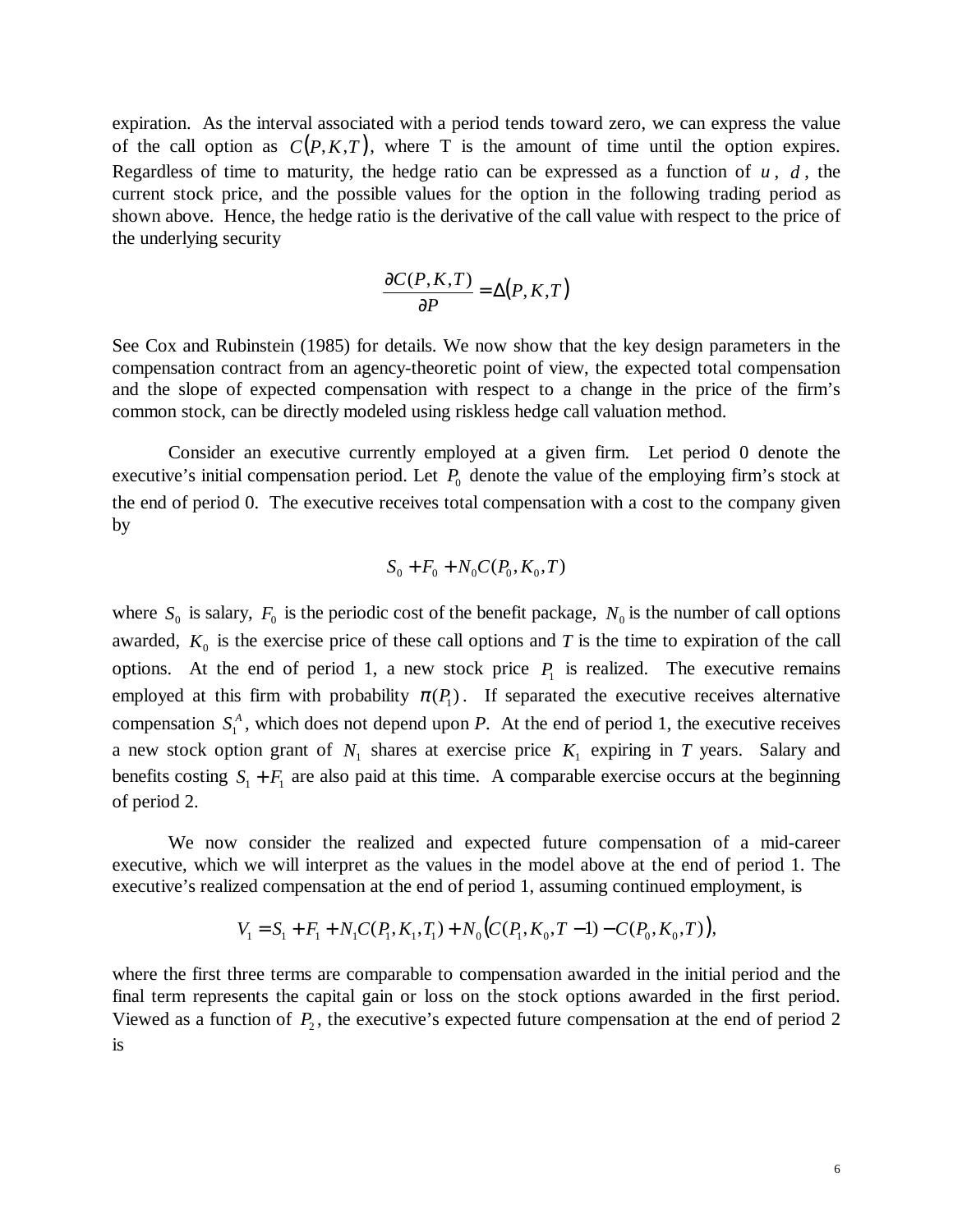$$
\mathrm{E}\big[V_2(P_2) \big| P_2\big] = \pi(P_2) \begin{pmatrix} S_2 + F_2 + N_2 C(P_2, K_2, T) \\ + N_1 (C(P_2, K_1, T - 1) - C(P_1, K_1, T)) \\ + N_0 (C(P_2, K_0, T - 2) - C(P_1, K_0, T - 1)) \end{pmatrix} + (1 - \pi(P_2)) S_2^A.
$$

Virtually all of the empirical analyses of executive compensation discussed in this article or in Murphy (1999) can be interpreted as estimates of

$$
\frac{\partial \mathrm{E}[V_2(P_2)P_2]}{\partial P_2} \mathrm{or} \frac{\partial \mathrm{E}[\ln V_2(P_2)P_2]}{\partial \ln P_2}.
$$

Straightforward application of the call valuation arguments we made above shows that

$$
\frac{\partial E[V_2(P_2)P_2]}{\partial P_2} = \pi(P_2) \left( \frac{\frac{\partial S_2}{\partial P_2} + \frac{\partial F_2}{\partial P_2} + \frac{\partial N_2}{\partial P_2} C(P_2, K_2, T)}{+ N_2 \Delta(P_2, K_2, T) + N_1 \Delta(P_2, K_1, T - 1)} + N_0 \Delta(P_2, K_0, T - 2) \right) + \frac{\partial \pi(P_2)}{\partial P_2} \left( \frac{S_2 + F_2 + N_2 C(P_2, K_2, T)}{+ N_1 (C(P_2, K_1, T - 1) - C(P_1, K_1, T))} \right) - S_2^A
$$
\n(1)

While statistical analysis may be the only method of estimating certain parts of equation (1), like  $\partial S_2 / \partial P_2$ , other parts of the equation, like *N<sub>i</sub>*, *K<sub>i</sub>*, and  $\Delta$  are data—parameters of the compensation system. Unfortunately, most companies do not keep track of these parameters, even when they use riskless hedge methods to compute the cost of their compensation systems. Companies do keep data on certain design parameters—long-term compensation eligibility, longterm compensation to salary ratio, grant size, etc.—but these are only crudely related to the slope of expected total compensation with respect to the stock price. Thus, the primary challenge in uncovering the true links between pay and performance, and the reason the Hall and Liebman data set on stock and option holdings is so valuable, is the problem of estimating the derivative in equation (1) using as much data from the executive's actual compensation package as possible.

Core and Guay (1998) address this challenge by introducing an inexpensive algorithm for estimating the sensitivity of options to stock price  $(\Delta)$ , volatility, and dividend changes using information available from individual proxies or from the data in Compustat's Execucomp. The correlation between their estimate of  $\Delta$  and  $\Delta$  itself is over 0.99 in their sample, indicating that their methodology could be a powerful tool for future research.

Agency theory predicts that stock-based compensation will align executive and shareholder interests by linking the executive's compensation directly to increases in the market value of the company. Less risk-averse executives require less expected total compensation as the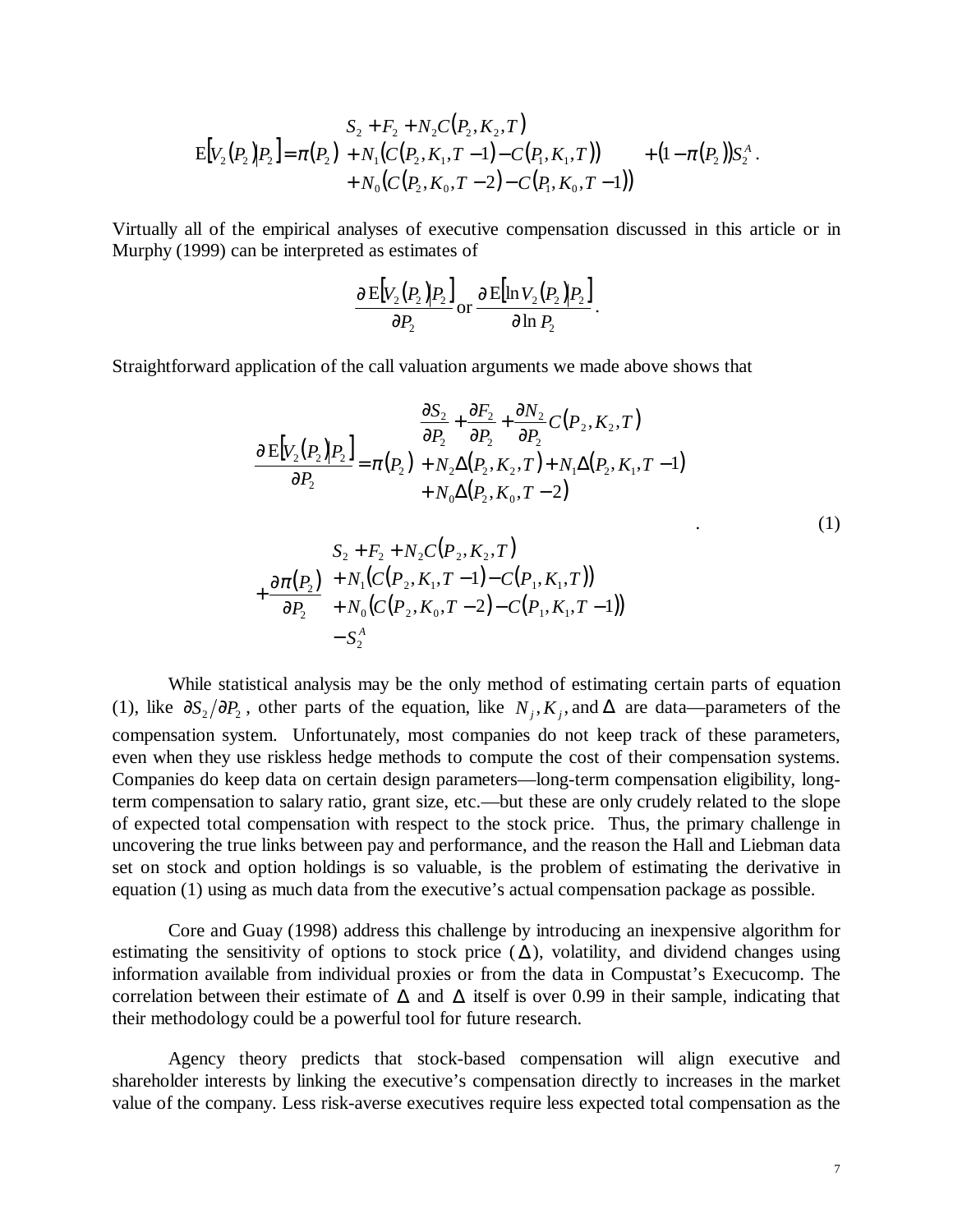slope of the compensation/stock price relation increases. Agency theory is really the only viable candidate for a theoretical framework because it is the only model that predicts that the answer to the first two questions (cost to the company vs. value to the executive) will be different, and that the best contract will still contain some contingent compensation. In general, even if the employee is risk averse and the employer is not, agency theory predicts that some of the risk imposed on the employee must not be diversifiable.

It is also worth noting that restricted stock be can be trivially analyzed in this framework. Restricted stock can be viewed as an option to purchase stock at an exercise price of zero, which generates a hedge ratio of one. Since recent empirical work has demonstrated that the vast majority of the link between shareholder and executive wealth comes from stock and stock-option holdings, we are now armed with a methodology useful for examining our six questions.

## **Question 1: How much does it cost?**

The staggering rise in pay for the good, the bad, and the indifferent has left even some advocates of pay for performance wondering whether the balance between the CEO and the shareholder is tilting the wrong way. (*Business Week*, April 21, 1997, pp. 62)

The analysis of the cost of executive compensation centers around the opportunity cost to the company of the stock and performance-based components. The cost to the company is the foregone resources represented by the compensation contract. To estimate the amount of these foregone resources we use the riskless hedge argument discussed above: if the executive follows a wealth maximizing strategy, then the cost of the call option cannot exceed the cost of creating the hedge portfolio that exactly offsets the cash flows of the executive's option portfolio. With a constant dividend yield, the binomial approximation to the riskless hedge provide*s* a reliable estimate of this cost.

Figure 4 shows estimates of the cost of the 1996 compensation for the CEOs of the S&P 500 companies (Source: Compustat Execucomp, N=496). The averages are stated in 1990 dollars to facilitate comparisons to figures 1 and 5. As can be clearly seen, the values of the long-term components (options, restricted stock and performance plans) greatly exceed the other components. These estimates do not include the change in the value of the executive's previously awarded stock and stock options. Changes in the value of stock and option holdings are not relevant in this section since we are considering the cost of creating the hedge portfolio at the grant date.

There are some conventional problems associated with this method of determining the cost of executive options. One important problem is that executives exercise the options early (before the wealth maximizing date). In this case, the binomial pricing model will lead us to overstate the cost of the option grants to the firm. To see this, suppose that the firm, anticipating that it will be forced to pay the executive when he exercises his stock options, decides to create the hedge portfolio prescribed by the binomial pricing model. This method requires an initial purchase of company stock and borrowing riskless bonds at the option grant date. Appropriate management of this fund, adjusting the stock holdings and riskless borrowing at frequent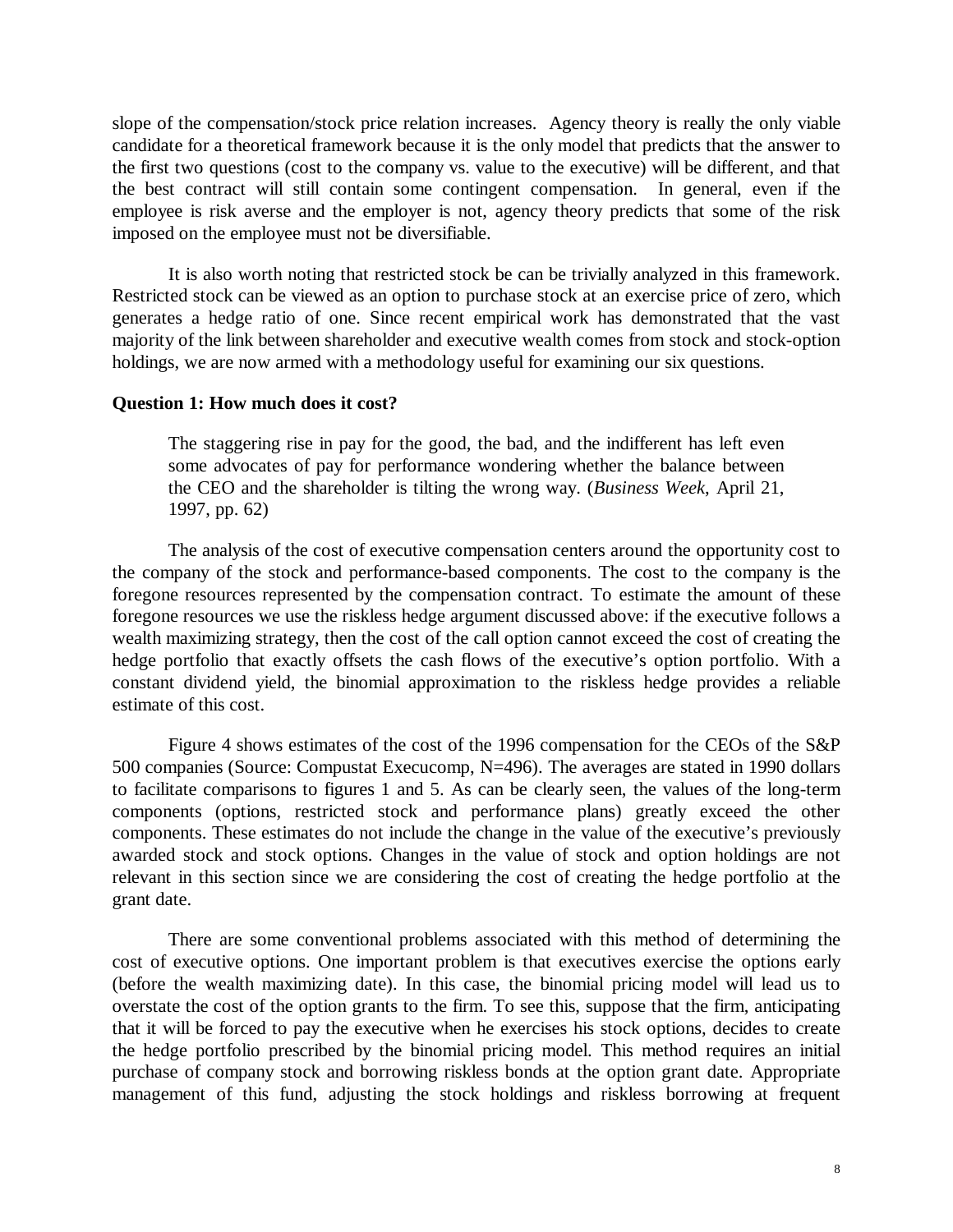intervals, will result in the hedge portfolio having the exactly the same value as the executives' option holdings, assuming optimal exercise behavior. If the executive exercises the option prematurely, we know that the value of the option and, hence, the value of the hedge portfolio will both exceed  $S - K$ , which is what the executive receives. The firm can therefore liquidate the hedge portfolio, pay the executive the amount due at early exercise, and have something left over. Premature exercise therefore reduces the cost of writing the option below that of creating the hedge portfolio, making the riskless hedge valuation procedure an overestimate of employer cost.

There are other conventional valuation problems. Interest rate and dividend yield variation are not priced by the conventional riskless hedge portfolio. Long-term volatility rather than shortterm matters. Finally, the exercise restrictions and vesting of the stock-based compensation are not reflected in conventional riskless hedge pricing models.

Some of these problems can be addressed. Statistically, we need information on the actual cash payoffs and exercise dates from a representative sample of executives. If the executives are exercising earlier than the wealth-maximizing date, then properly constructed hedge portfolios should accumulate cash, providing an estimate of the magnitude of the difference between actual employer cost and the cost of the hedge portfolio. If deviations from the constant volatility, dividend yield and risk free interest rate assumptions are important, the error in the hedge portfolios should be significant relative to the cash flows on the options themselves, indicating that more complicated hedging strategies would be warranted.

There are also some rather unusual problems in applying option pricing models to estimate the cost of executive compensation. The binomial pricing model assumes that the exercise of the option and the creation of the hedge portfolio both have no effect on share price. Typically, in markets with many small players, this is a reasonable assumption. If one of these small players, however, is a top executive in the company, the market might anticipate the incentive effects of his holdings, resulting in a shift of the probability distribution of returns.

An area of compensation research that may grow in importance tries to refine methods for estimating the cost of executive stock options. A good example of this type of research is Cuny and Jorion (1995) who recognize that executive departure from a firm typically forces an early exercise of options, reducing the cost to the firm below that of the riskless hedge portfolio. They show that properly accounting for the fact that dismissal is more likely following poor stock performance results in estimates of option costs that are significantly higher than a method that treats turnover as exogenous. A related study by Saly (1994) uses a model where stock-option plans are renegotiated after market downturns. Saly's empirical results were consistent with the hypothesis that option plans were renegotiated after the market crash of 1987, *i.e.*, post-crash option grants were significantly larger that pre-crash option grants.

## **Question 2: How much is it worth?**

The salaries, bonuses, perks and stock gains paid to the top 25 chief executives over the past five years amount to nearly \$1.9 billion. These individuals were smart and lucky enough to lead highly successful companies during a roaring bull market. (*Forbes*, May 20, 1996, pp. 189)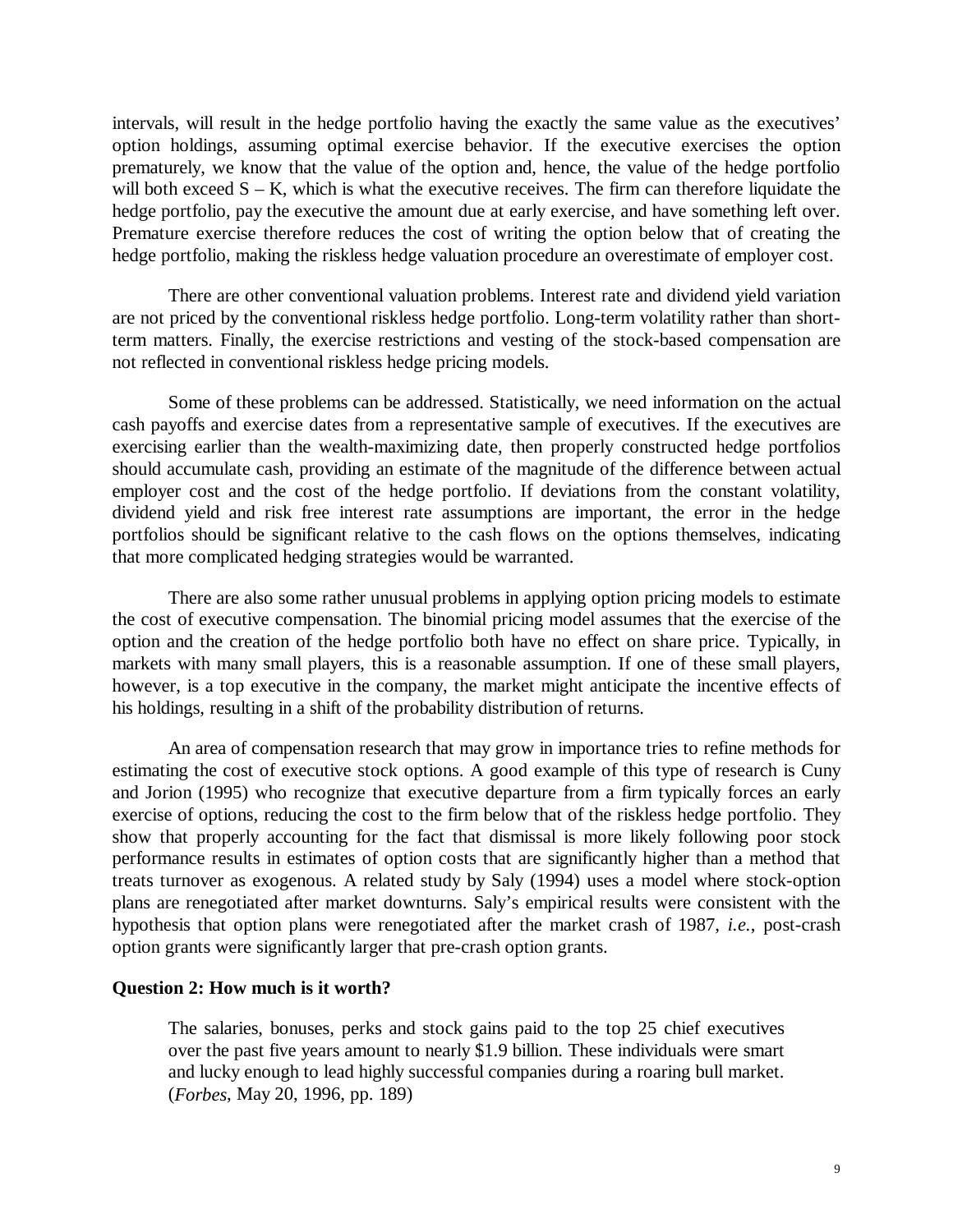Although the executive can usually realize the wealth maximizing value of the option, his or her investment portfolio is sub-optimally diversified (the employing company constitutes too large a proportion of the executive's wealth portfolio). The executive would, generally, be willing to exchange the option-based compensation for salary with a present value less than the current value of the hedge portfolio.

Estimates of this compensating differential are not easy to find. Using as the risk measure the elasticity of total compensation with respect to the stock price (approximately the share of stock-based compensation in total compensation) proprietary executive compensation data for the 1980s show that for every 1% increase in the compensation risk measure, expected total compensation is 1.8% larger (elasticity of 1.8). The typical compensation package (20% stockbased compensation for all long-term eligible executives) is, thus 40% larger, on average, than total compensation packages with no stock-based compensation. Hall and Liebman also attempt to estimate this compensating differential and find that it is on the same order of magnitude for their CEO sample—increases in the executive's position in the employing company's stock or options have a certainty equivalent that is about half of the market value of the compensation. In the United States, the Financial Accounting Standards Board (FASB) and the Security and Exchange Commission (SEC), which jointly regulate stock-based compensation and the form of mandatory disclosures regarding this compensation, should recognize that executives should disagree over the value of the options in their personal portfolios because they will have differing attitudes toward risk. The difference between company cost and executive value is a critical feature of contingent compensation systems. It is the reason why executives receive the compensating differentials estimated above.

We turn now to other differences between employer cost and employee value. Differences in purchasing power have important effects on the value of pay packages. Figure 5 shows the total compensation for CEOs of 12 OECD countries valued at purchasing power parity exchange rates. Note the differences from figure 1 in which compensation was valued at real exchange rates. Figures 6 and 7 show compensation valued at purchasing power parity exchange rates for human resource directors and manufacturing operatives respectively, and should be compared to figures 2 and 3. Examination of these figures shows that switching to purchasing power parity inflates US compensation relative to compensation in most of the other OECD countries. The reader is reminded that the data are for significantly smaller companies than were shown in Figure 4.

There are also significant tax and public benefits (pensions) that enter into the executive's valuation of the compensation package. Figure 8 shows a comparison of the after-tax, purchasingpower adjusted, compensation of the CEO pay packages examined in figure 5. Figures 9 and 10 do the same for human resource directors and manufacturing operatives respectively. All tax payments (income taxes and mandatory employer and employee public benefit contributions) are shown as negative amounts. Private after-tax compensation is the dark gray positive amount. The value of public benefits (primarily retirement income and health care) is shown as the white block at the top. For CEOs, we note that there is considerable variability in the proportion of the pay package that comes as publicly-provided benefits (France, Italy and Sweden having the largest components). The tax payments due on the compensation vary much less than the after-tax compensation itself.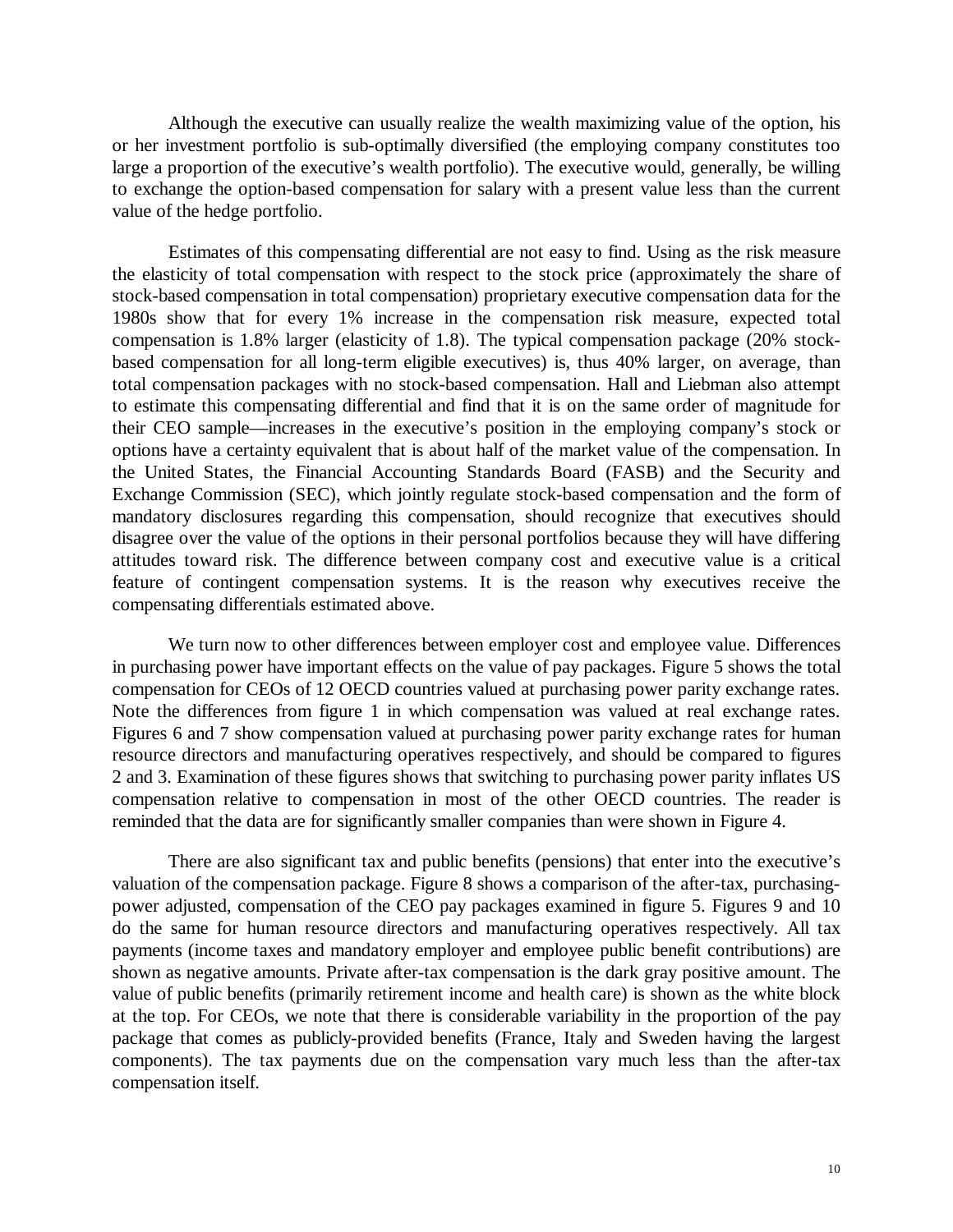#### **Question 3: How does it work?**

You don't expect a neat correlation in any one year. A chief executive might be cashing in option gains he had accumulated in other years. But over five years? Shouldn't a fat paycheck be matched by shareholder results? (*Forbes*, May 18, 1998, pp. 232)

As noted earlier, the slope of the compensation/stock price relation is essentially the option hedge ratio ∆ multiplied by the number of shares held as options. It is impossible to infer this relation from executive paychecks, which explains the *Forbes* quote and many others like it. Hall and Liebman show that, for 1994, the median change in CEO wealth given an increase of \$1,000 in firm value is 5.29. This figure has more than doubled since 1980. The median elasticity of CEO wealth to firm value is 3.94 in 1994, which is more than three times the 1980 figure. Perhaps in response to widespread criticism of CEO pay, the links between CEO wealth and performance have increased dramatically over time. At the same time as the business press advocated stronger links between pay and performance as a formula for improved profitability, the connection between stock price and executive pay was increasing because of the effects of increased stock and stock option holdings on the executives' portfolios. It is difficult to determine whether these increases in incentive compensation had the predicted effect on stock-market performance and profitability.

The availability of measures of both compensation and firm performance make executive compensation a good place to try to test agency-theoretic models. A simple and direct test of some of the most basic implications of agency theory is found in Garen (1994). His analysis relies on Jensen and Murphy's (1990b) analysis of 430 large firms for which they estimated the sensitivity of CEO wealth to changes in shareholder wealth. Garen's main finding—variables that are related to greater variability of firm profitability are negatively related to the Jensen and Murphy estimates of the pay-for-performance sensitivities—is predicted by the theory. More recently, Aggarwal and Samwick (forthcoming) address these same issues with more complete data. They also find that pay-for-performance sensitivity is negatively correlated with the variability of firm stock-market performance, primarily because CEOs of high variability firms tend to own a lower percentage of their firm's stock.

There have been many attempts in the compensation literature to test the relative performance evaluation (RPE) hypothesis. The basic idea behind RPE is that there are some identifiable aspects of firm performance that are outside the executive's control. A market-wide movement in stock returns is the classic example. A compensation scheme that negatively links an executive's wealth to the performance of other firms can therefore reduce the risk necessary to achieve any level of incentive alignment. Antle and Smith (1986) was the first paper that tested this hypothesis, but found little evidence that two-digit industry risk is filtered out of executive cash compensation contracts, although they did find some evidence that this risk is filtered out of broader definitions of compensation. Barro and Barro (1990) found no evidence that average regional performance affects the compensation of bank CEOs, though average regional performance did seem to be filtered out in turnover estimates.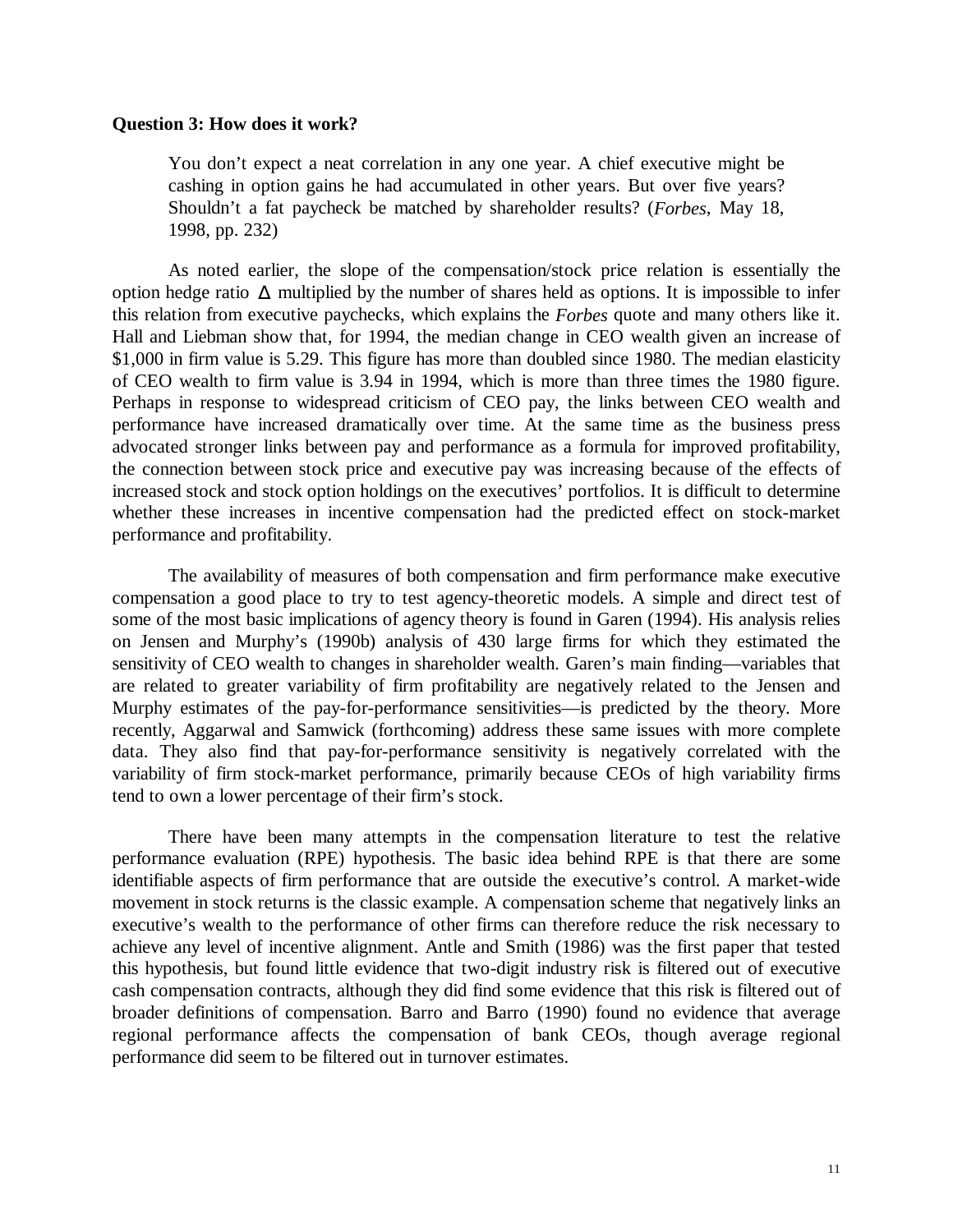Using a broader sample of firms, Gibbons and Murphy (1990) found that the salary plus bonus of a CEO is increasing in own firm rate-of-return, while decreasing in either industry or market return, exactly as the theory predicts. They note, however, that industry measures of rateof-return have little explanatory power compared to market returns, which seems surprising since industry returns should more accurately reflect the environment of the firm. They found similar results for turnover. Janakiraman, Lambert, and Larcker (1992) estimated firm-specific compensation equations and found results that were, on average, similar to Gibbons and Murphy.

To our knowledge, the only paper that investigates the RPE hypothesis with data on stock and option holdings is Aggarwal and Samwick (forthcoming), which finds no evidence of RPE. This is not surprising, since the instruments that primarily link performance outcomes to executive wealth, stock and option holdings, have no relative components in them. We therefore conclude that, despite the obvious attractive features of RPE, it is surprisingly absent from US executive compensation practices. Why shareholders allow CEOs to ride bull markets to huge increases in their wealth is an open question.

#### **Question 4: What are its effects?**

Despite the soaring pay, many experts argue that the system is working better than ever. They see the bull market and healthy corporate sector as proof positive that companies get what they pay for. (*Business Week* April 21, 1997, pp. 60)

One of the most fundamental questions for the early CEO pay literature was whether or not incentive contracts actually motivate executives. In particular, the impact of incentives on stock-market returns has been studied extensively. Before reviewing the literature on the effect of incentive plans on stock returns, we should stress how difficult it is to obtain guidance on this subject from economic theory. These difficulties arise for at least two reasons.

The first difficulty is that stock returns have shareholder expectations imbedded in them. As we mentioned earlier, an option grant might affect the distribution of stock returns for the company. The forward-looking nature of stock returns might allow this shift to occur prior to the executive taking any actions. In fact, the shift in the distribution of returns might occur when shareholders first begin to expect an incentive plan, which may occur well before the plan is announced. This could explain why early exercise of options is discouraged, since early (and unanticipated) exercise could allow executives to reap the benefits of shareholder expectations without delivering on them.

The second difficulty arises because economic theory does not predict that increases in incentives necessarily lead to increases in profitability. If firms are providing their executives with incentives that are close to their profit-maximizing levels, then a small increase in incentives should lead to almost no change in profitability.

Despite these theoretical difficulties, the effect of incentive plans on stock returns has been studied extensively. Masson (1971) is the earliest of the studies linking financial incentives to subsequent performance. He found that firms that provided greater financial incentives for their CEOs exhibited better stock-market performance over the postwar period, which he interpreted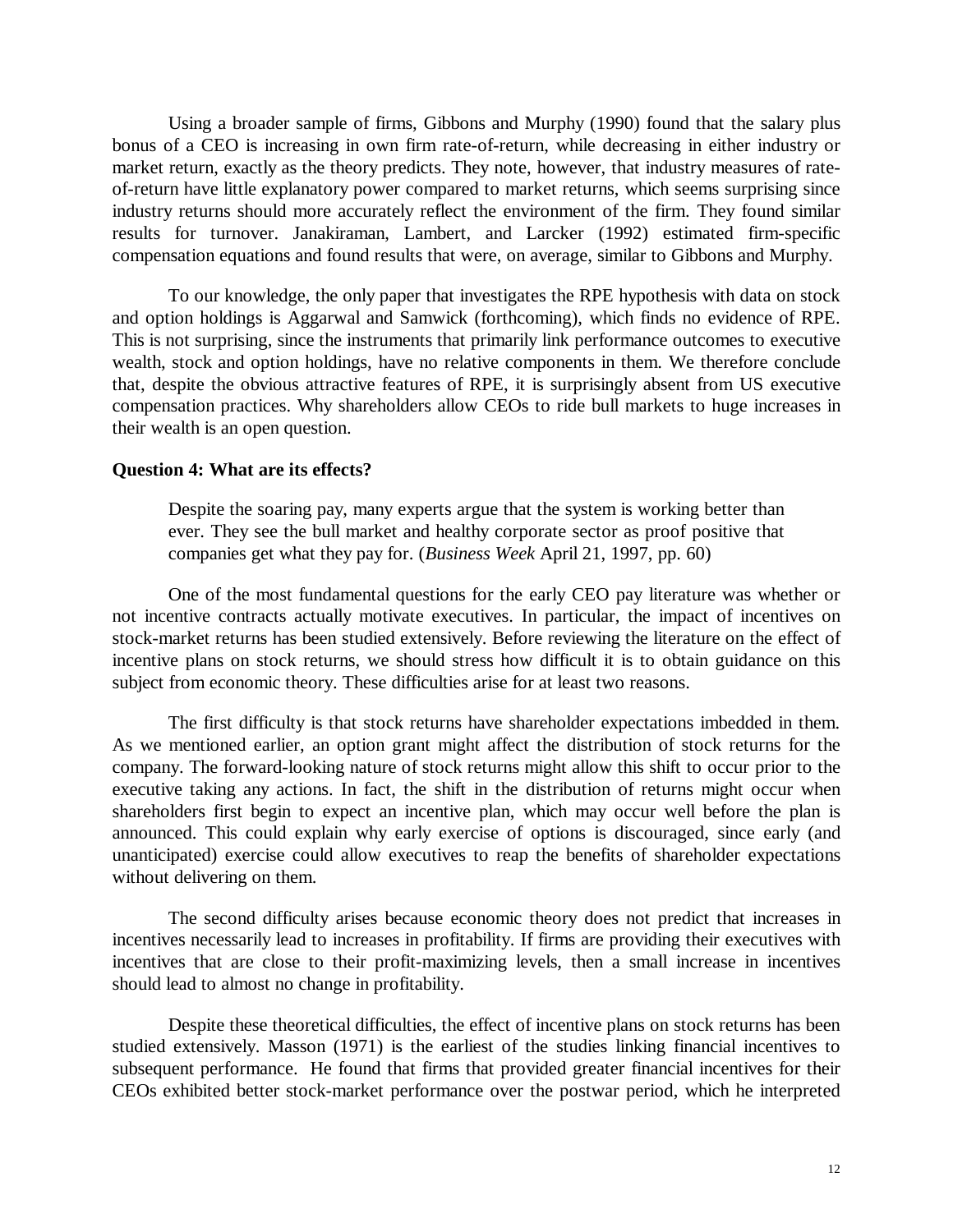as evidence that firms systematically provided sub-optimally low incentives. Larcker (1983) also found a positive stock-market reaction when the adoption of a short-term compensation plan was announced. Tehranian and Waegelein (1985), however, note that abnormal returns seem to proceed the announcement of the adoption of a short-term compensation plan, making it difficult to interpret the Larcker result.

Leonard (1990) found that in his sample of large firms from 1981-85, companies with long-term incentive plans exhibited greater increases in return on equity than those without these plans. Abowd (1990) found that the sensitivity of managerial compensation in one year is positively related to corporate performance in the next year, although this relationship is much stronger for market measures of performance than for accounting measures. Main (1991), using data from 241 of Britain's largest industrial firms found that strong links between compensation and performance are strongly and positively related to normal return (a measure of expected return), while a weaker relation exists between abnormal returns and pay-for-performance.

When outcomes other than profitability are examined, economic theory can provide clear guidance. Economic theory certainly predicts that executives will work harder when given larger incentives to do so. Kahn and Sherer (1990) tested this prediction by examining longitudinal data from one firm. They showed that managers with high sensitivities of bonus payments to performance tended to have higher subsequent performance levels as compared to other managers at that firm, even after controlling for prior performance. They found no such evidence on the effectiveness of merit pay.

Another important area of research focuses on some unintended effects of incentive plans. One of the seminal articles in this field is Healy (1985), who studied the effects of non-linear bonus schemes on managerial accrual and accounting procedures. He found that managers are more likely to choose income-decreasing accruals when their bonus plan's upper or lower bound is binding, *i.e.,* the pay-for-performance sensitivity is zero. Note that there is no profit-maximizing rationale for this behavior. It is simply a rational response by the managers to the incentives they face, even though this behavior might be harmful to profitability.

Holthausen, Larcker and Sloan (1995) returned to this issue with a data set in which they can directly identify whether a manager is operating above the upper bound or below the lower bound of the bonus plan, instead of imputing this as in Healy's work. They found that managers do manipulate earnings downward when they are operating above the maximum of their bonus plan, but they found little evidence that such manipulation occurs when managers are below the minimum performance level that allows a bonus.

The results on perverse behavior in certain incentive compensation systems lead in an interesting direction for future research. Healy's work demonstrates the unfortunate or unintended effects of incentive plans that contain floors and ceilings. Many case studies also document unintended effects of high-powered incentives. Is there a downside to increased stock and option holdings of top executives? Might the increased incentives imposed on today's executives be motivating them to do more harm than good? Are there any loopholes in current incentive plans that enable executives to reap large rewards at the expense of shareholder interests?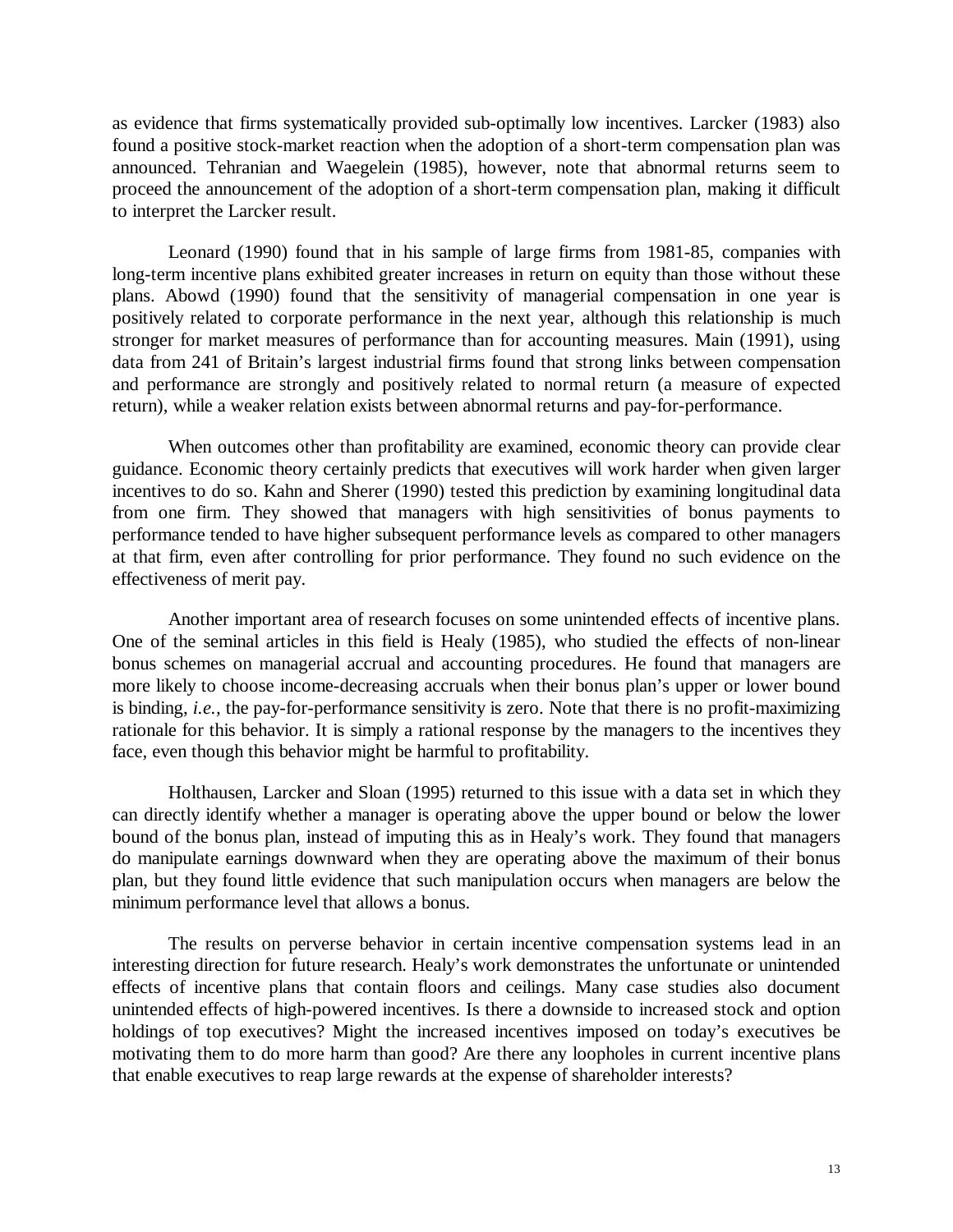## **6. Question 5: How much is enough?**

Institutional investors, small shareholders, academics, employees, and even pay consultants are challenging the vast pay packages given to CEOs. Many of them express particular dismay that the average CEO paycheck continues to bulge even in a recession year, when CEOs are demanding sacrifices from their employees and laying off thousands of workers. The annual largess, many critics say, is out of step with the times—a hangover of the go-go 1980s that seems egregious in the frugal 1990s. (*Business Week*, May 6, 1991, pp. 90)

One of the most common complaints about US CEO compensation policies is how much CEOs receive relative to others in the firm. Figure 11 shows the ratios of two CEO compensation measures the same measures for manufacturing operatives. Panel a shows the ratio of total compensation and panel b shows the ratio of after-tax compensation plus public benefits. The US CEOs do, in fact, have exceptionally high pay relative to manufacturing operatives. Figure 12 (panels a and b) shows that this is not true of US human resource directors. The high US CEO relative compensation is particularly striking when compared to the lower relative pay of German and Japanese CEOs during periods in which companies in these countries out performed their US counterparts.

Hallock (1998) provides a small measure of comfort on the issue of "fairness" in the compensation of CEOs given the welfare of other workers. Contrary to popular opinion, CEOs do not receive higher compensation when layoffs are announced. Since layoff announcements have small negative effects on share prices, CEOs are punished for layoffs. This punishment is, however, quite small and unlikely to be a significant deterrent to layoffs. Dial and Murphy (1995) use a case study to illustrate that layoffs can be a productivity enhancing strategy, for which the CEO should be rewarded. That is, while CEOs should not be rewarded directly for layoffs, they should be rewarded for the increased profitability generated by the layoffs.

Agency theory predicts that an optimal contingent compensation system adjusts the expected total compensation and the slope of the expected total compensation/stock price relation until the incremental gain from the increased performance sensitivity is just offset by the incremental compensation cost. There are no reliable estimates of the relation between the performance sensitivity parameters of a compensation system and the probability distribution of stock prices of the company. As mentioned earlier, if the parameters of the compensation system are set optimally, then regression estimates of the "effects" of these parameters on the probability laws for stock prices will tend towards zero as a consequence of the conditions for optimality. Although some reliable estimates of the effects of performance sensitivity in the compensation system on economic measures of firm performance exist, the forward-looking nature of the stock market complicates inferences from these estimates to stock price performance. To further complicate the issue, higher levels of compensation might enable a firm to attract executives of higher ability.

To our knowledge, the only longitudinal evidence that provides much insight into pay levels is Kole and Lehn (1996) who study the effects of airline deregulation on CEO compensation. They find that, following deregulation, CEO pay and stock-option grants increase.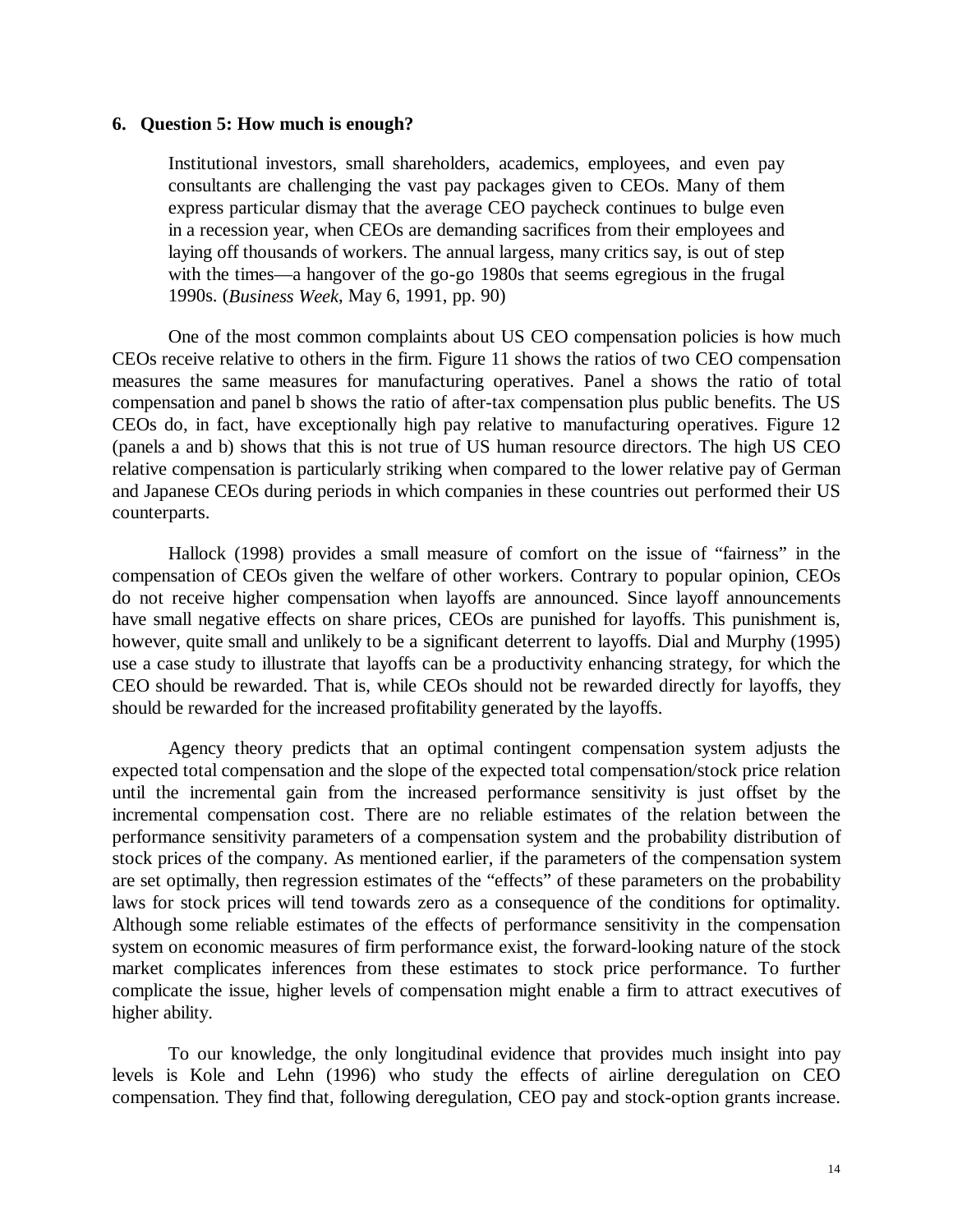They also find that turnover rates increase following deregulation. This is one example of important changes in compensation policies within US firms in response to environmental changes. Whether observed differences between compensation policies in the US and other OECD countries reflect optimal responses to environmental differences or abuses in US compensation systems is a difficult question.

## **Question 6: Could it be improved?**

Inside every boardroom, the key issue is how best to link pay to performance. The standard solution is the stock option, but a number of more rigorous committees are beginning to wonder if it's the right answer. The reason harks back to the old Wall Street saw about not confusing brains with a bull market. Options, by rewarding CEOs whose stock rises with the tide, may be doing just that. (*Business Week*, April 26, 1993, pp. 64)

Since Hall and Liebman demonstrated that CEOs face enormous wealth volatility, firms should find every possible method to reduce this volatility without reducing incentives. While this may seem like a daunting task, we mention two possibilities, which we do not claim as our own insights.

*Relative Performance Evaluation.* Stock options reward stock price appreciation regardless of the performance of the economy or sector. Why should CEOs be rewarded for doing nothing more than riding the wave of a strong bull market? If the exercise price could be linked to measures like the S&P 500, or an index of close product-market competitors, then executives would be rewarded for gains in stock price in excess of those explainable by market factors outside their control. If market-wide stock movements could be netted out of executive incentive schemes, then equivalent incentives could be provided while reducing the volatility of the executives' portfolios.

An interesting research question would be to investigate the extent to which relative performance evaluation could reduce wealth volatility, while maintaining executive incentives (hedge ratios multiplied by the number of shares held as options) at their current levels. That is, how much volatility of executive wealth could be eliminated by not holding them responsible for share price movements that can be identified as a function of bull or bear markets? These estimates, combined with estimates of risk-aversion parameters, would lend insight into the value of resources squandered by a failure to implement relative performance evaluation plans.

*Multiple Payoff Criteria*. A portfolio of stock options, some with constant exercise prices, some with exercise prices linked to external criteria (*e.g*. S&P 500), and some with exercise prices linked to internal criteria (*e.g*. division profits or specific executive goals) would provide more dimensions along which to give direct share price incentives, relative performance incentives and individual incentives.

While linking executive wealth to stock-market performance has obvious attractive features, stock-market performance should not be the only measure used. Executives function as a team and stock-based compensation rewards team performance, but some adjustments should be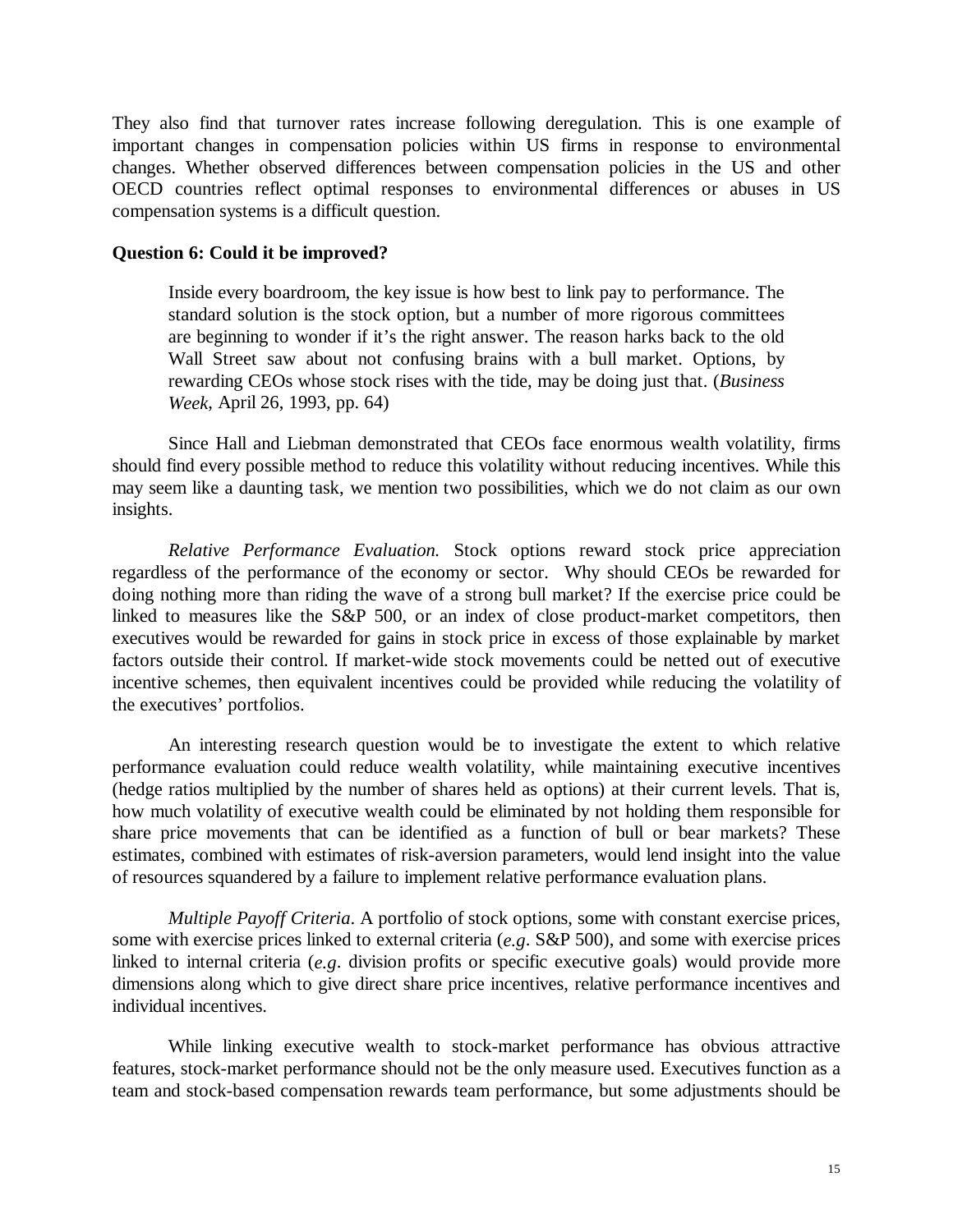made for individual performance to avoid the free rider problem. While the link between the expected total compensation and the degree of nondiversifiable risk in the compensation system is conceptually well-understood, a better calibration of the compensation sensitivity parameters (slopes or elasticities) would permit better cost control. In particular, whenever an individual's contribution can be isolated, higher-powered incentives can be provided without imposing more compensation risk on the executive.

## **Conclusions**

We have shown that there are good reasons why the answer to the question "How much does it cost?" is different from the answer to the question "How much is it worth?" for CEO pay. Future executive compensation research, in the spirit of Hall and Liebman, should be very careful to distinguish these two concepts. Agency theory remains the only viable candidate for the answer to the question "How does it work?" but the empirical research to date cannot explain very much about the structure of the optimal contract. For this reason, it is also hard to answer the questions "What are its effects?" and "How much is enough?" although it is clear that companies can provide both too little and too much contingent compensation. Finally, we have suggested two fertile areas for research regarding the question "Could it be improved?"

One maxim seems clear—whatever happens to CEO pay, the business press will always have a multitude of kudos and brickbats to hand out every April when they turn their attention to the recently released proxy statements. Mandatory disclosure of the specifics of American CEO compensation contracts distinguishes US executives from their colleagues in other countries and provides the fuel for the empirical study of size and consequences of explicit incentive compensation programs.

# **References**

- Abowd, John M. "Does Performance-based Compensation Affect Corporate Performance?" *Industrial and Labor Relations Review*, 43(3), February 1990, pp. 52S-73S.
- Abowd, John M. and Bognanno, Michael. "International Differences in Executive and Managerial Compensation," in R. B. Freeman and L. F. Katz, eds. *Differences and Changes in Wage Structures* (Chicago: University of Chicago Press for the NBER, 1995), pp. 67-103.
- Aggarwal, Rajesh and Samwick, Andrew A. "The Other Side of the Tradeoff: The Impact of Risk on Executive Compensation." *Journal of Political Economy*, forthcoming.
- Antle, Rick and Smith, Abbie "An Empirical Investigation of the Relative Performance Evaluation of Corporate Executives." *Journal of Accounting Research*, 24(1), Spring 1986, pp. 1-39.
- Barro, Jason and Barro, Robert J. "Pay, Performance, and Turnover of Bank CEOs." *Journal of Labor Economics*, 8(4), October 1990, pp 448-81.
- Black, Fisher and Scholes, Myron, "The Pricing of Options and Corporate Liabilities," *Journal of Political Economy*, 81(3), 1973, pp. 637-59.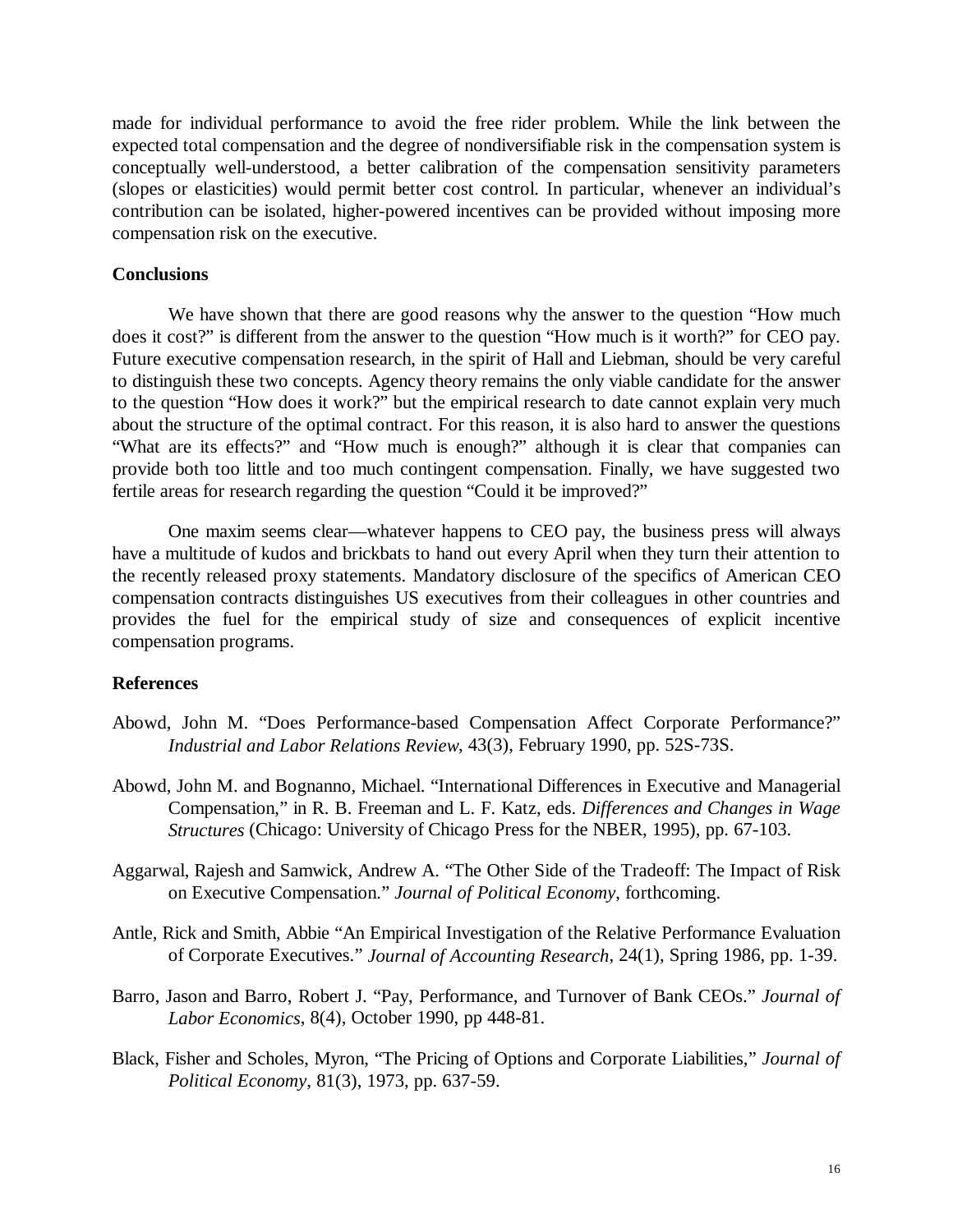- Ciscel, David H. "Determinants of Executive Compensation." *Southern Economic Journal*, 40(4), April 1974, pp. 613-17.
- Ciscel, David H. and Carroll, Thomas M. "The Determinants of Executive Salaries: An Econometric Survey." *Review of Economics and Statistics*, 62(1), February 1980, pp. 7- 13.
- Core, John and Guay, Wayne. "Estimating the Incentive Effects of Executive Stock Option Portfolios.'' Mimeo, The Wharton School, University of Pennsylvania, November 1998.
- Coughlan, Anne T. and Schmidt, Ronald M. "Executive Compensation, Management Turnover, and Firm Performance: An Empirical Investigation." *Journal of Accounting and Economics*, 16(1-2-3), January-April-July 1993, pp. 43-66.
- Cox, John C. and Rubinstein, Mark. *Options Markets*. New Jersey: Prentice-Hall, Inc., 1985.
- Cuny, Charles J. and Jorion, Philippe. "Valuing Executive Stock Options with Endogenous Departure." *Journal of Accounting and Economics*, 7(1-3), September 1985, pp. 193- 205.
- Deckop, John R. "Determinants of Chief Executive Officer Compensation." *Industrial and Labor Relations Review*, 41(2), January 1988, pp. 215-26.
- Dial, Jay and Murphy, Kevin J. "Incentives, Downsizing, and Value Creation at General Dynamics." *Journal of Financial Economics*, 37(3), March 1995, pp. 261-314.
- Garen, John E. "Executive Compensation and Principal-Agent Theory." *Journal of Political Economy*, 102(6), December 1994, pp. 1175-99.
- Gibbons, Robert and Murphy, Kevin J. "Relative Performance Evaluation for Chief Executive Officers." *Industrial and Labor Relations Review*, 43(3), February 1990, pp. 30S-51S.
- Hall, Brian J. and Liebman, Jeffrey B. "Are CEOs Really Paid Like Bureaucrats." *Quarterly Journal of Economics*, 111(3), August 1998, pp. 653-91.
- Hallock, Kevin F. "Layoffs, Top Executive Pay, and Firm Performance." *American Economic Review*, 88(4) September 1998, pp. 711-23.
- Healy, Paul M. "The Effect of Bonus Schemes on Accounting Decisions." *Journal of Accounting and Economics*, 7(1-3), September 1985, pp. 85-107.
- Holthausen, Robert W., Larcker, David F, and Sloan, Richard G. "Annual Bonus Schemes and the Manipulation of Earnings." *Journal of Accounting and Economics*, 19(1), February 1995, pp. 29-74.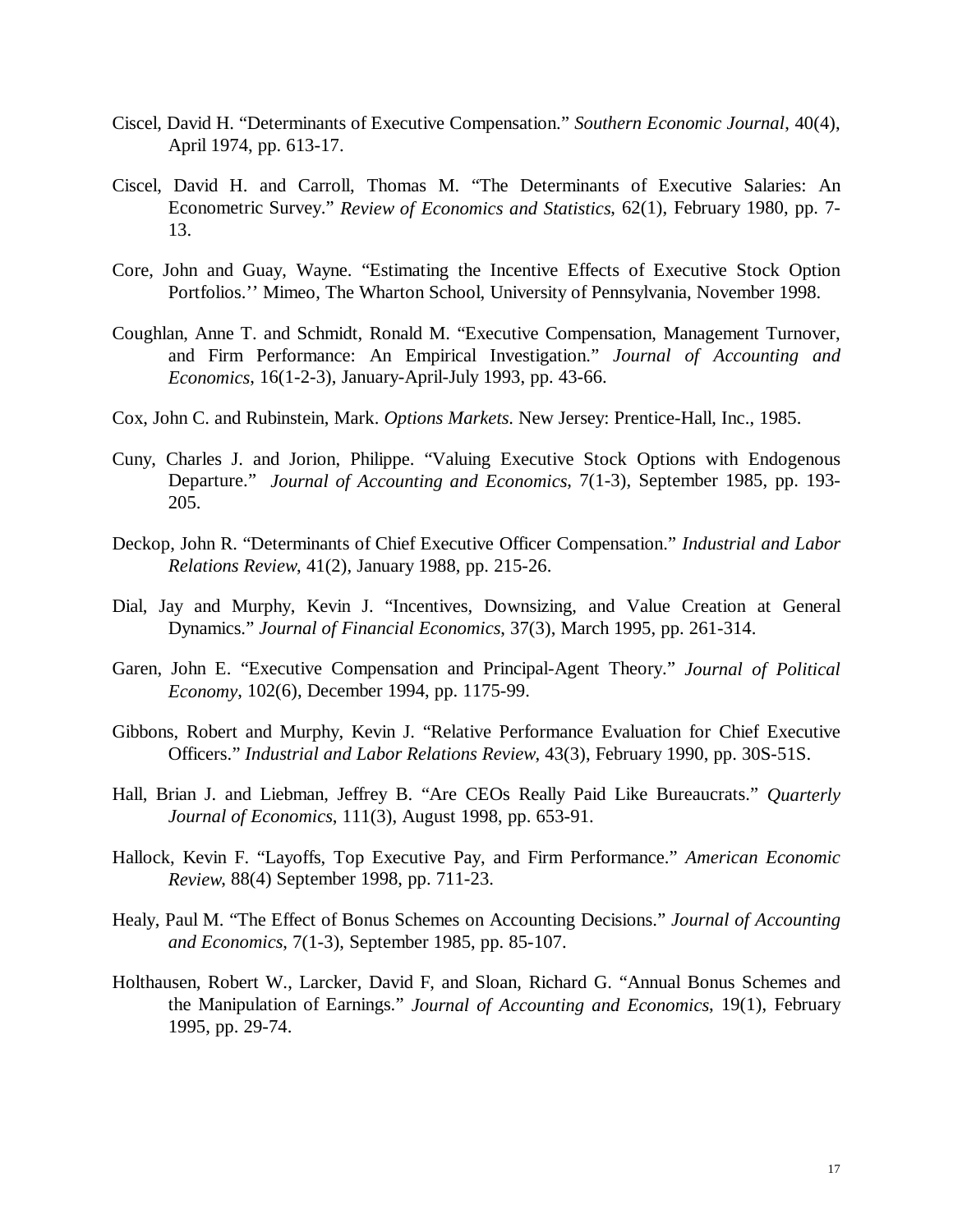- Janakiraman, Surya N., Lambert, Richard A., and Larcker, David F. "An Empirical Investigation of the Relative Performance Evaluation Hypothesis." *Journal of Accounting Research*, 30(1), Spring 1992, pp. 53-69.
- Jensen, Michael C. and Murphy, Kevin J. "Performance Pay and Top-Management Incentives." *Journal of Political Economy*, 98(2), April 1990, pp. 225-64 (a).
- Jensen, Michael C. and Murphy, Kevin J. "It's Not How Much You Pay, but How." *Harvard Business Review*, 68(3), May-June 1990, pp. 138-53 (b).
- Kahn, Lawrence M. and Sherer, Peter D. "Contingent Pay and Managerial Performance." *Industrial and Labor Relations Review*, 43(3), February 1990, pp. 107S-20S.
- Kaplan, Steven N. "Top Executive Rewards and Firm Performance: A Comparison of Japan and the United States." *Journal of Political Economy*, 102(3), June 1994, pp. 510-46.
- Kole, Stacey and Lehn, Kenneth "Deregulation and the Adaptation of Governance Structure: The Case of the U.S. Airline Industry.'' Mimeo, Simon Graduate School of Business Administration, University of Rochester, July 1996.
- Larcker, David F. "The Association Between Performance Plan Adoption and Corporate Capital Investment." *Journal of Accounting and Economics*, 5(1), 1983, pp. 3-30.
- Leonard, Jonathan S. "Executive Pay and Firm Performance." *Industrial and Labor Relations Review*, 43(3) February 1990, pp. 13S-29S.
- Main, Brian G. M. "Top Executive Pay and Performance." *Managerial and Decision Economics*, 12(3), June 1991, pp. 219-29.
- Masson, Robert T. "Executive Motivations, Earnings, and Consequent Equity Performance." *Journal of Political Economy*, 79(6), 1971, pp. 1278-92.
- Murphy, Kevin J. "Corporate Performance and Managerial Remuneration: An Empirical Analysis." *Journal of Accounting and Economics*, 7(1-3), April 1985, pp. 11-42.
- Murphy, Kevin J. "Executive Compensation," in Orley Ashenfelter and David Card, eds., *Handbook of Labor Economics*, Volume 3, 1999, forthcoming.
- Saly, P. Jane "Repricing Stock Options in a Down Market." *Journal of Accounting and Economics*, 18(3), November 1994, pp. 325-56.
- Tehranian, Hassan and Waegelein, James F. "Market Reaction to Short-Term Executive Compensation Plan Adoption." *Journal of Accounting and Economics*, 7(1-3), April 1985, pp. 131-44.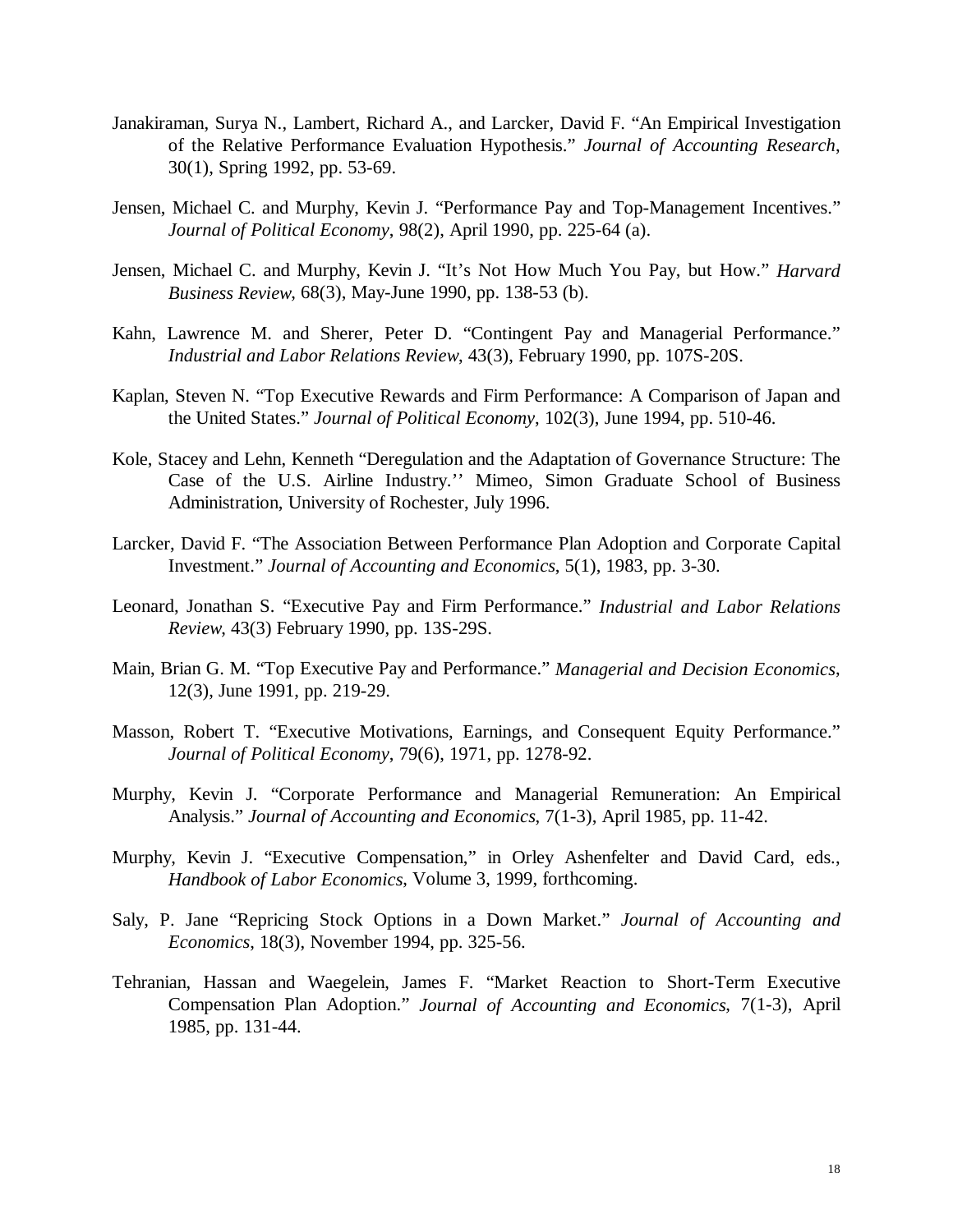





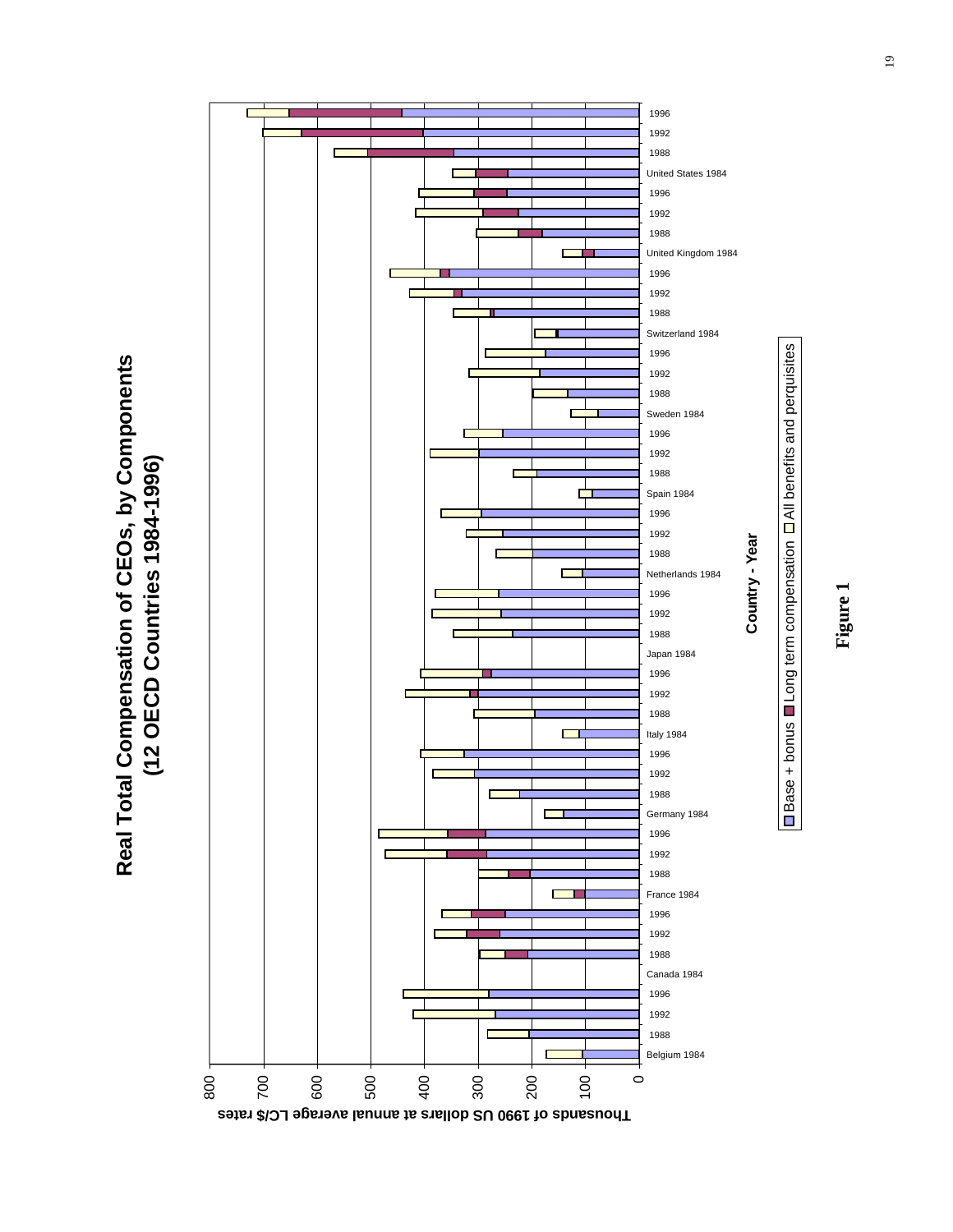



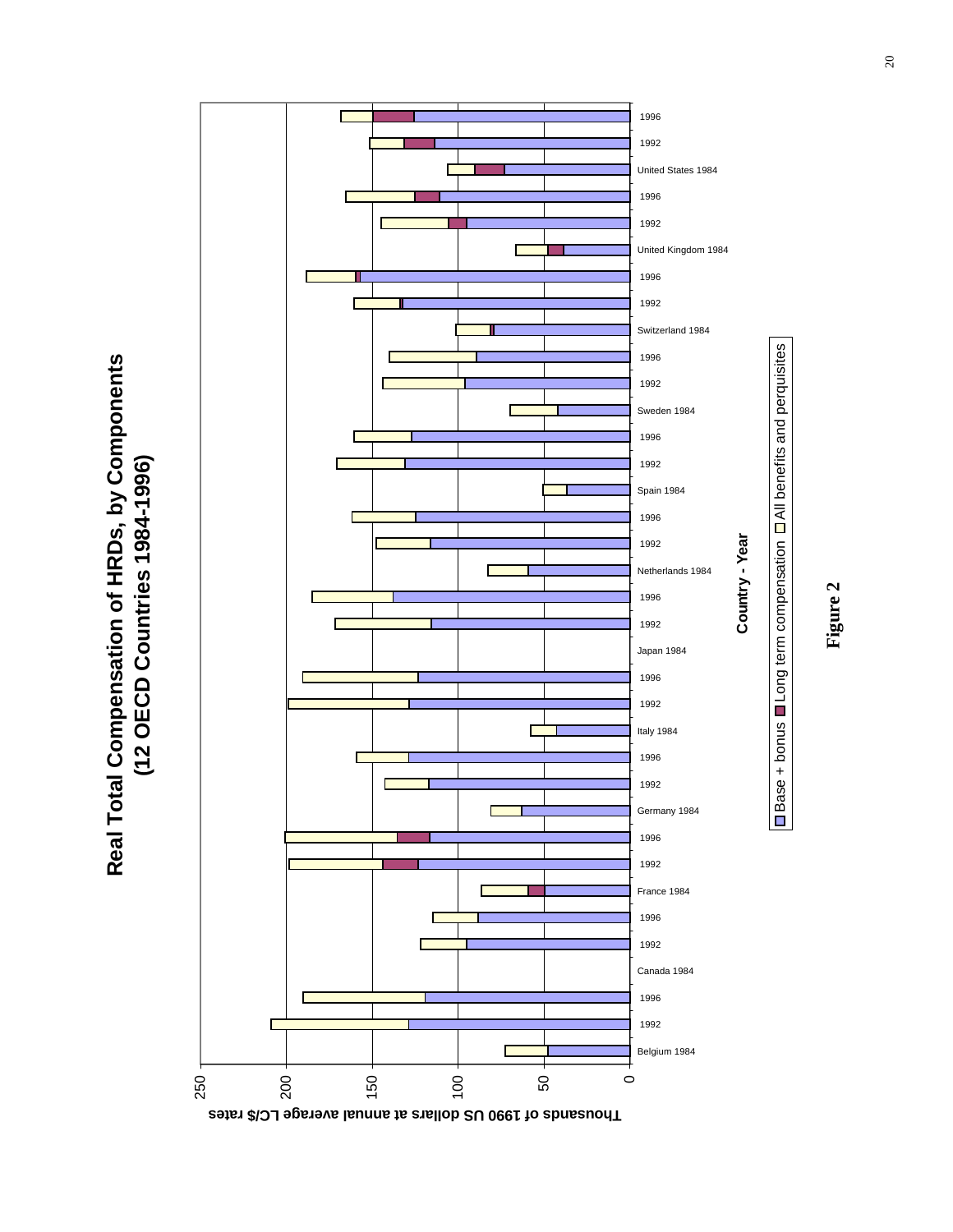Real Total Compensation of Manufacturing Operatives, by Components<br>(12 OECD Countries 1984-1996) **Real Total Compensation of Manufacturing Operatives, by Components (12 OECD Countries 1984-1996)**



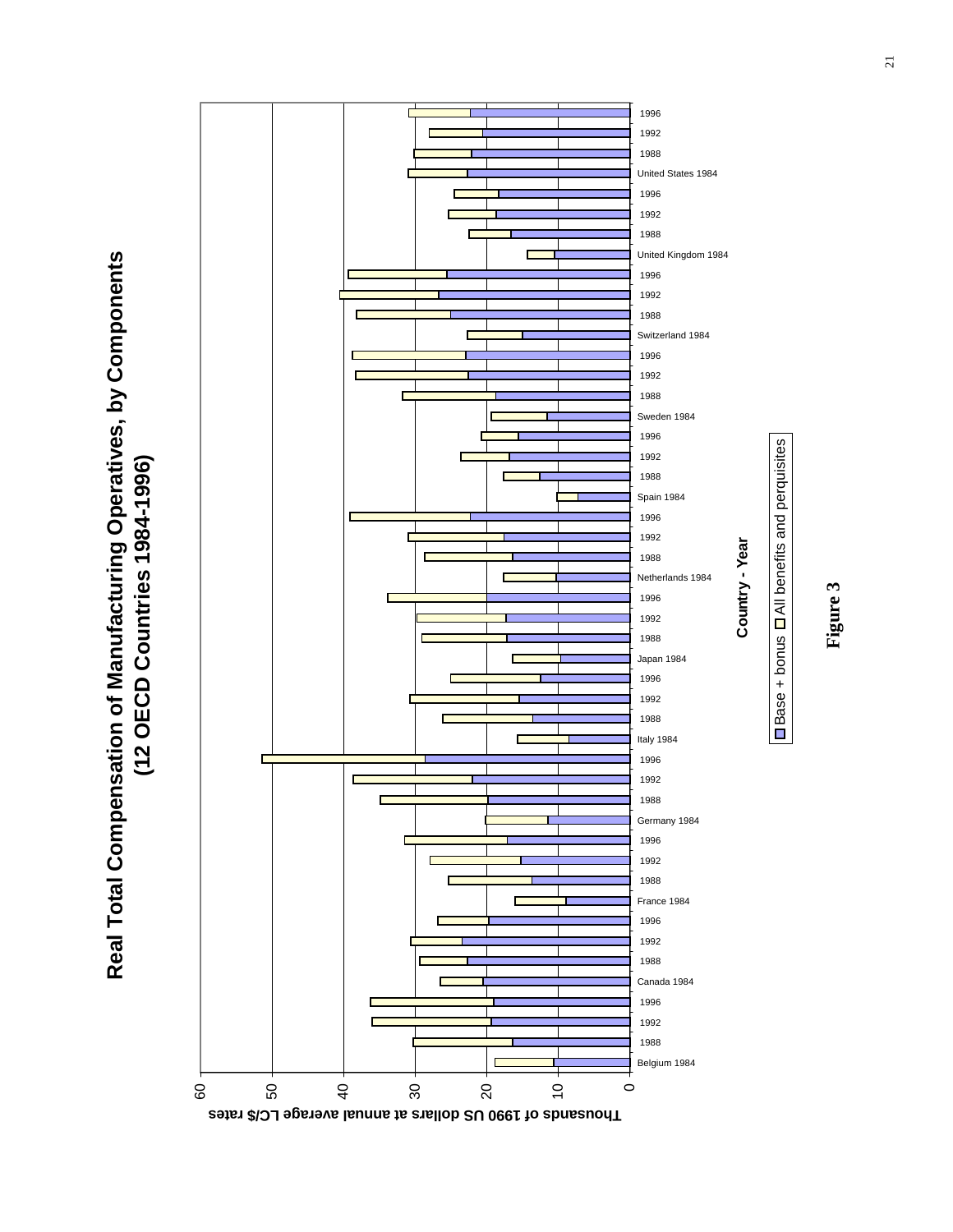

**Figure 4**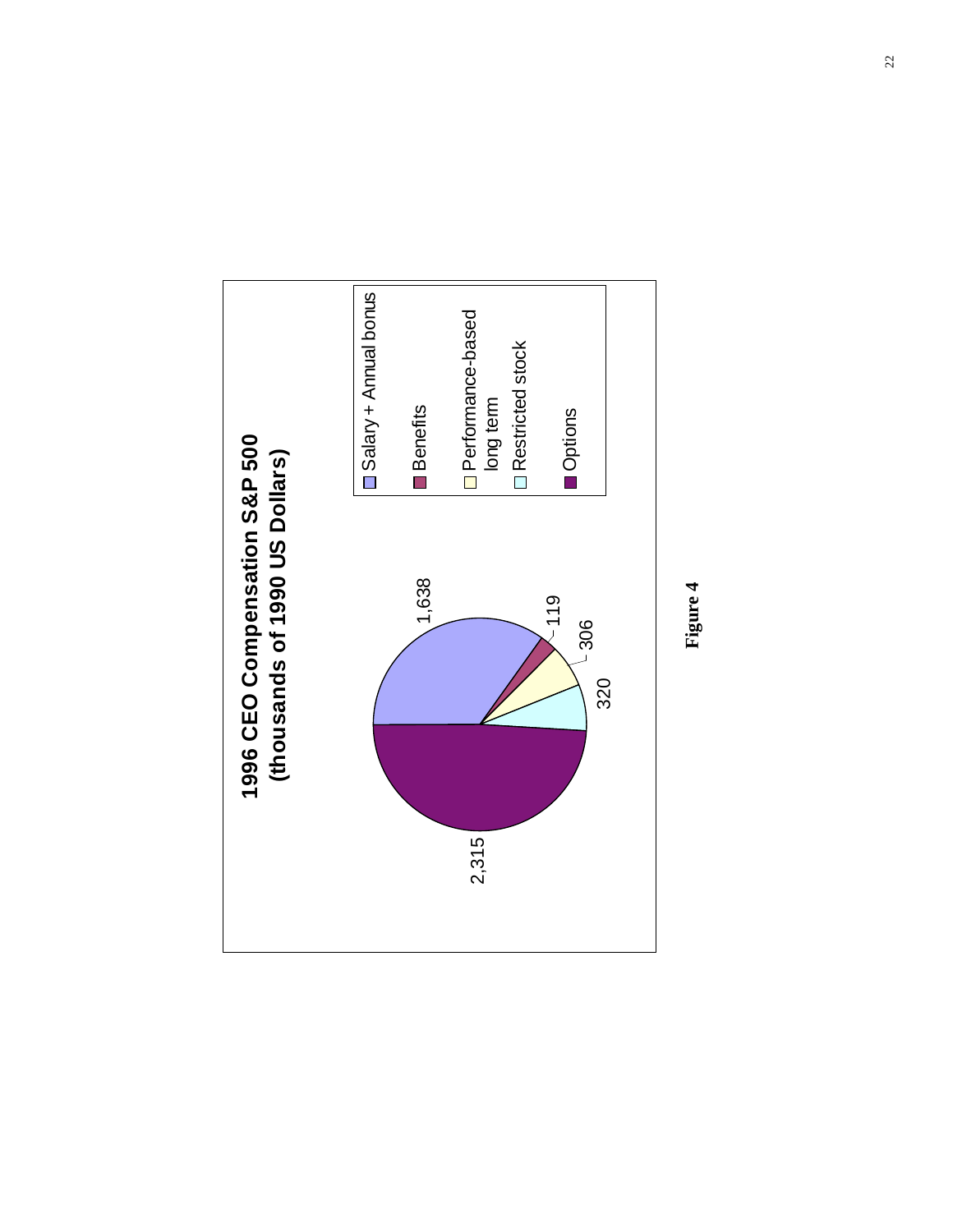



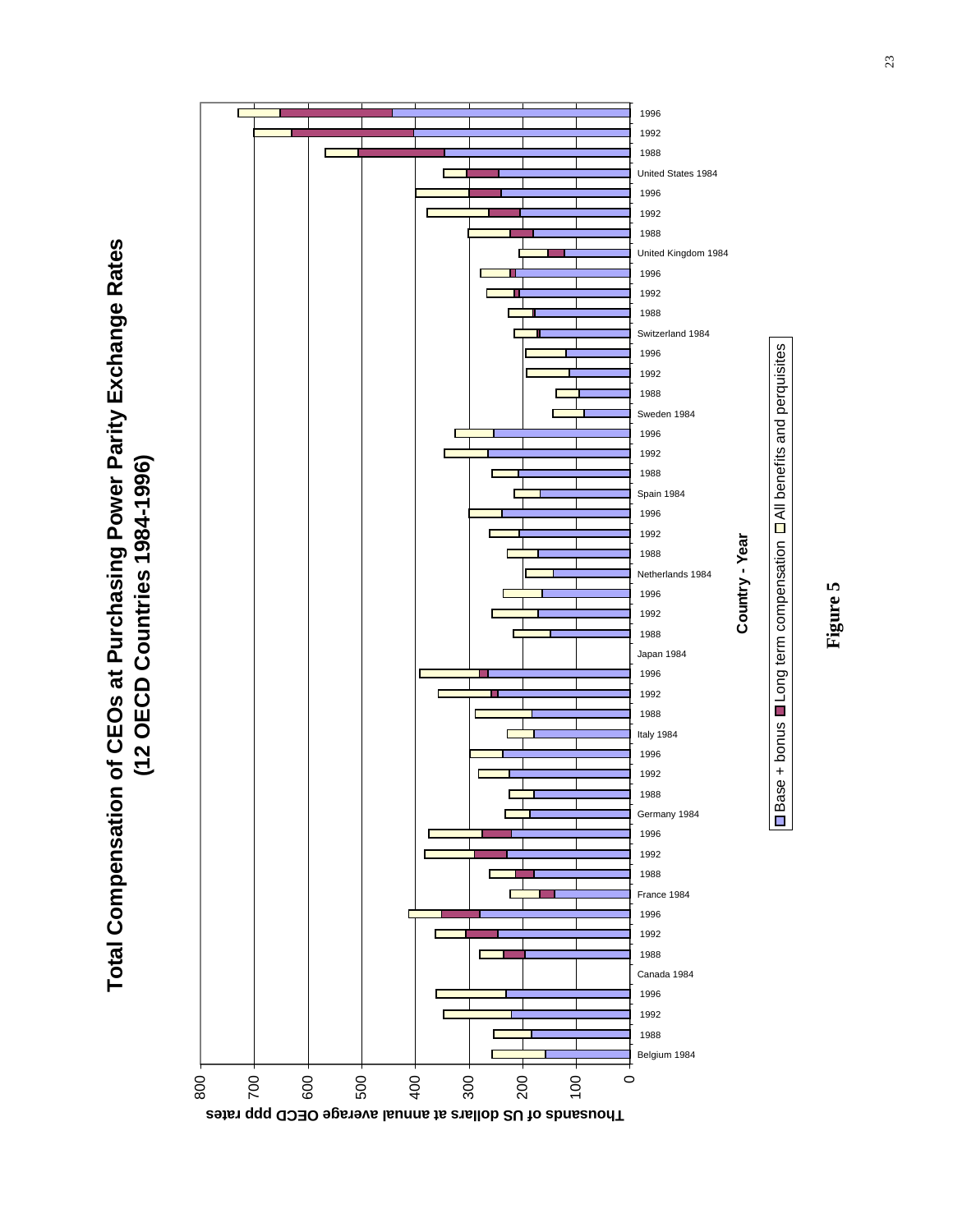Total Compensation of HRDs at Purchasing Power Parity Exchange Rates **Total Compensation of HRDs at Purchasing Power Parity Exchange Rates** (12 OECD Countries 1984-1996) **(12 OECD Countries 1984-1996)**



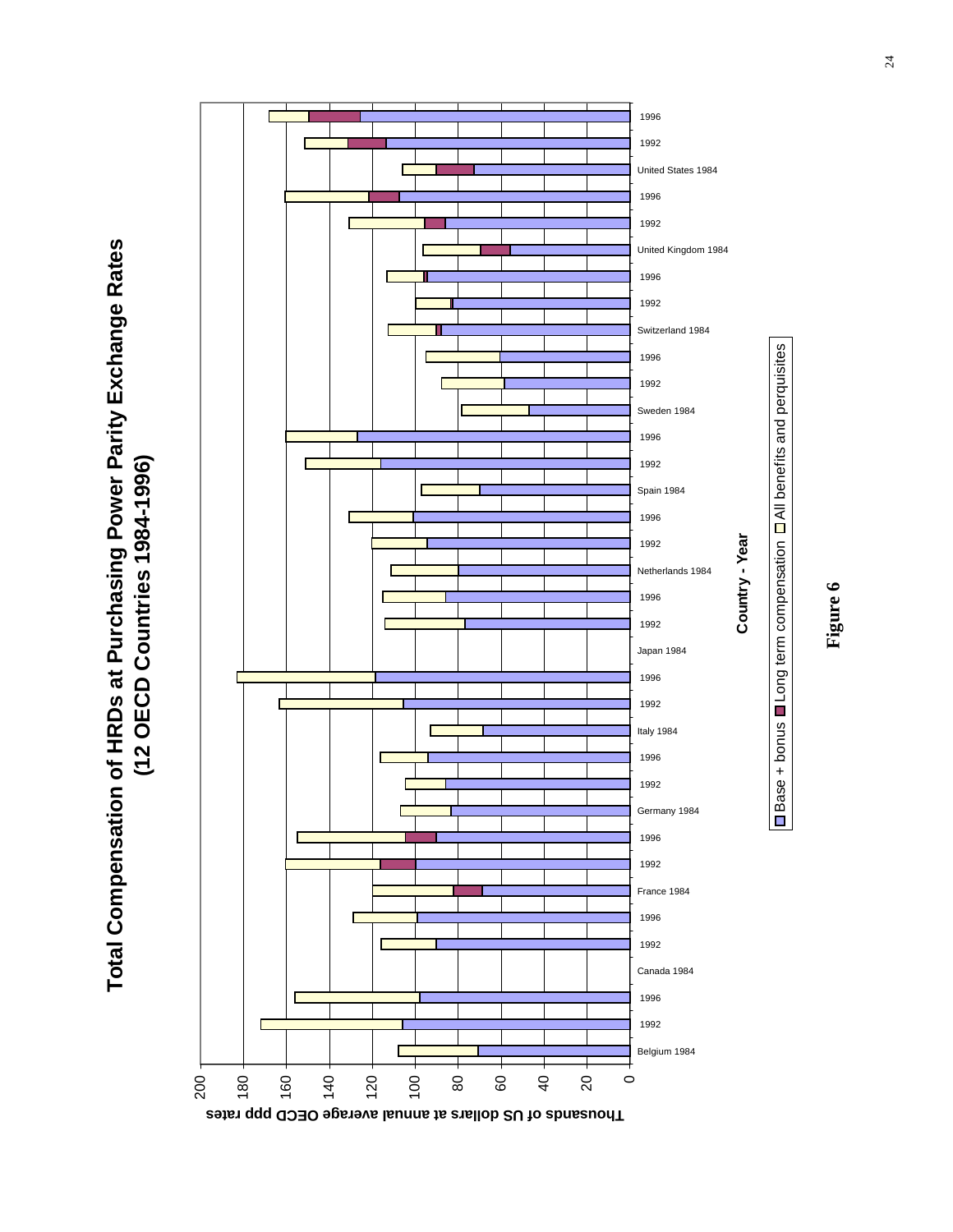Total Compensation of Manufacturing Operatives at Purchasing Power Parity<br>Exchange Rates (12 OECD Countries 1984-1996) **Total Compensation of Manufacturing Operatives at Purchasing Power Parity Exchange Rates (12 OECD Countries 1984-1996)**



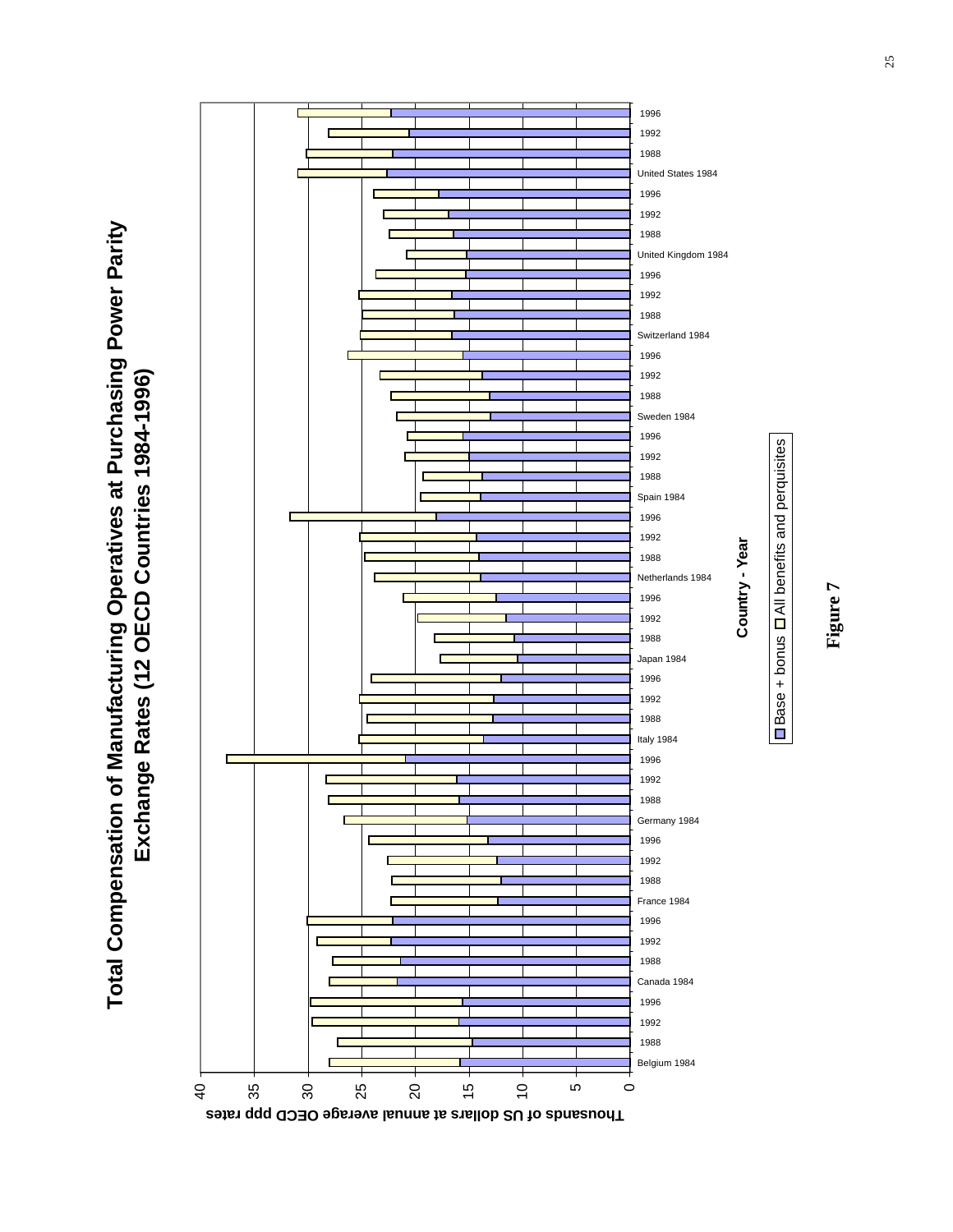Total Taxes, Private After Tax Compensation, and Public Benefits for CEOs **Total Taxes, Private After Tax Compensation, and Public Benefits for CEOs** (12 OECD Countries 1984-1996) **(12 OECD Countries 1984-1996)**



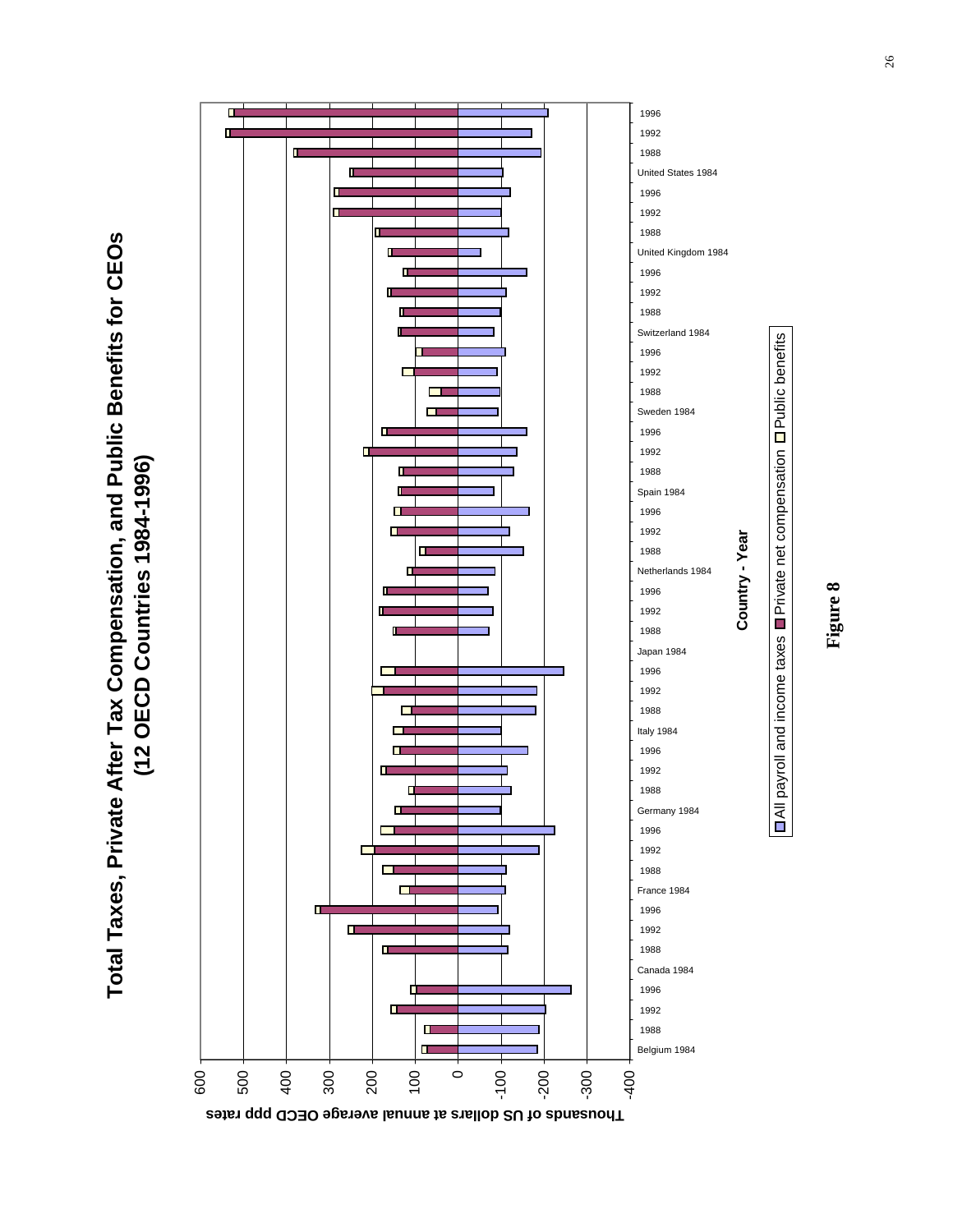Total Taxes, Private After Tax Compensation, and Public Benefits for HRDs **Total Taxes, Private After Tax Compensation, and Public Benefits for HRDs** (12 OECD Countries 1984-1996) **(12 OECD Countries 1984-1996)**



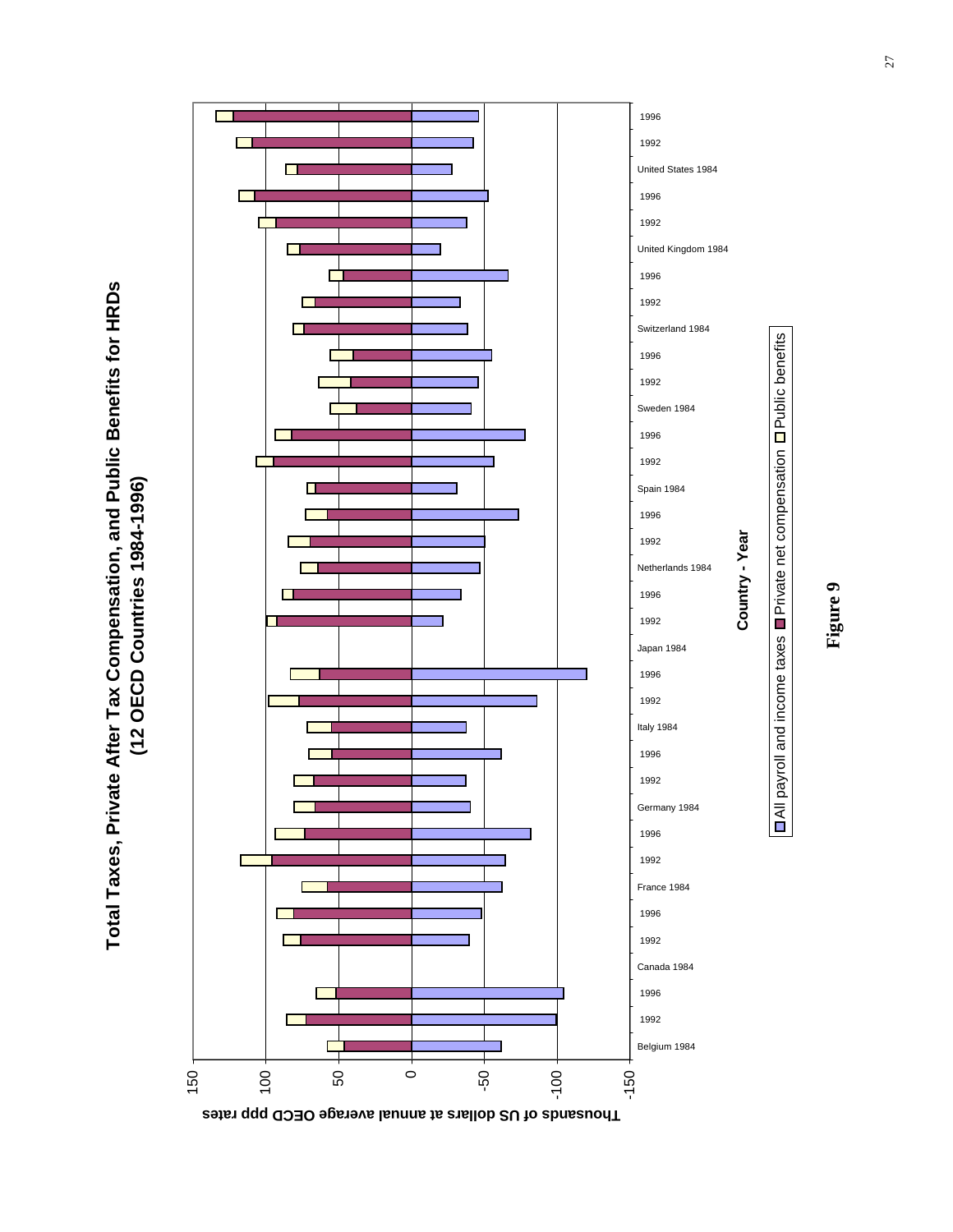**Total Taxes, Private After Tax Compensation, and Public Benefits for**  Total Taxes, Private After Tax Compensation, and Public Benefits for Manufacturing Operatives (12 OECD Countries 1984-1996) **Manufacturing Operatives (12 OECD Countries 1984-1996)**



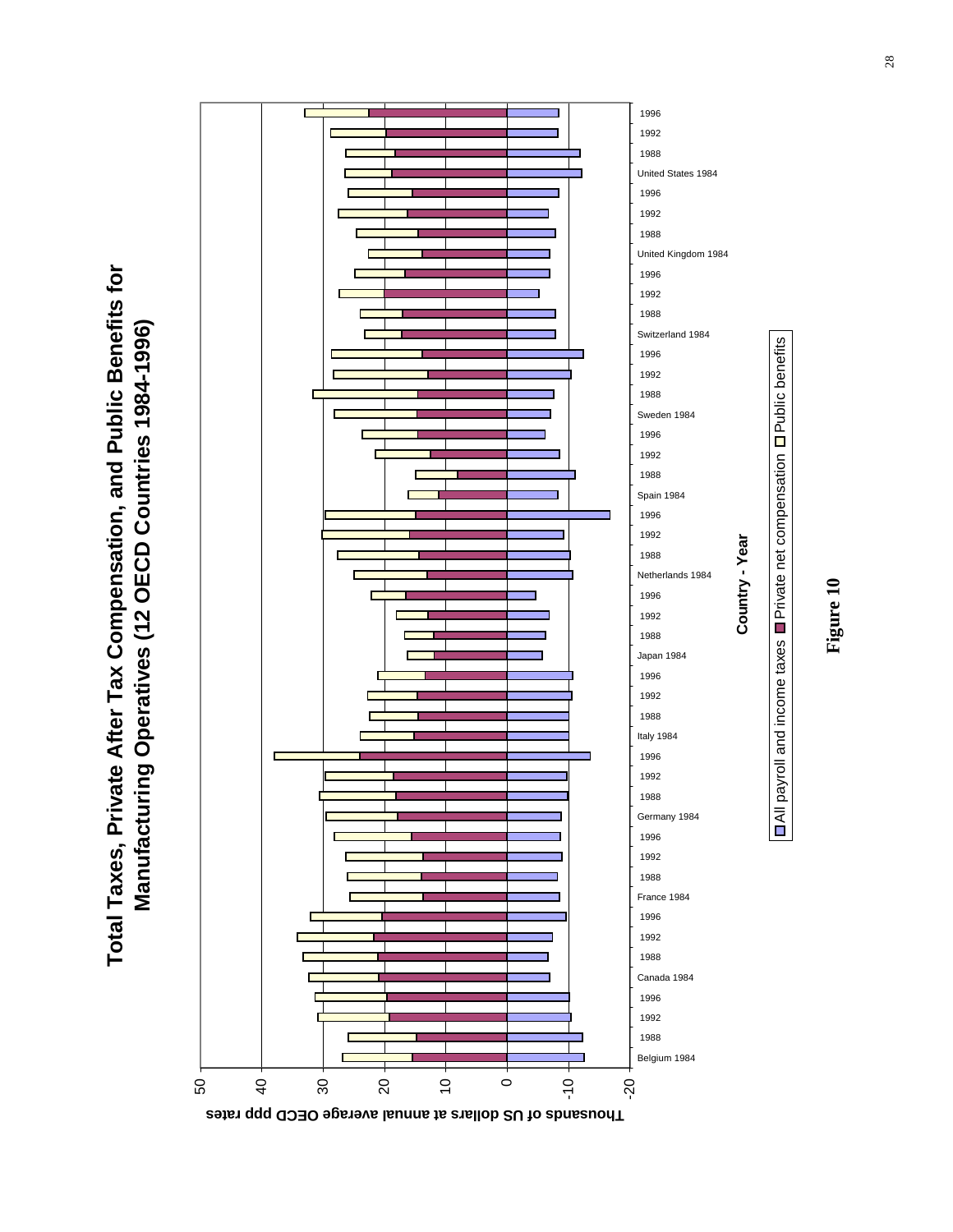Ratio of CEO Total Compensation and After-tax Compensation and Benefits to That of Manufacturing **Ratio of CEO Total Compensation and After-tax Compensation and Benefits to That of Manufacturing** Operatives (12 OECD Countries 1984-1996) **Operatives (12 OECD Countries 1984-1996)**



Figure 11 (Panel a) **Figure 11 (Panel a)**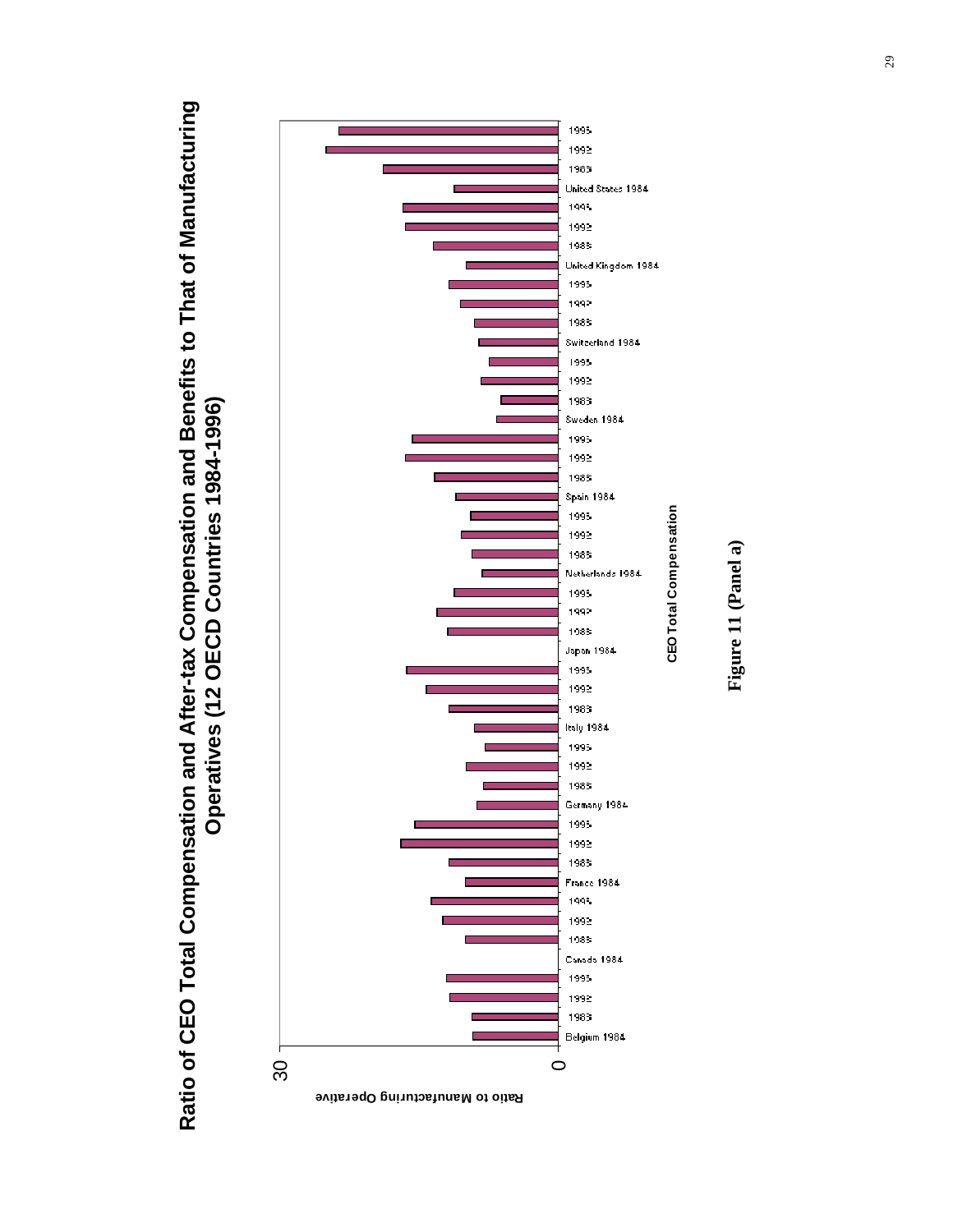

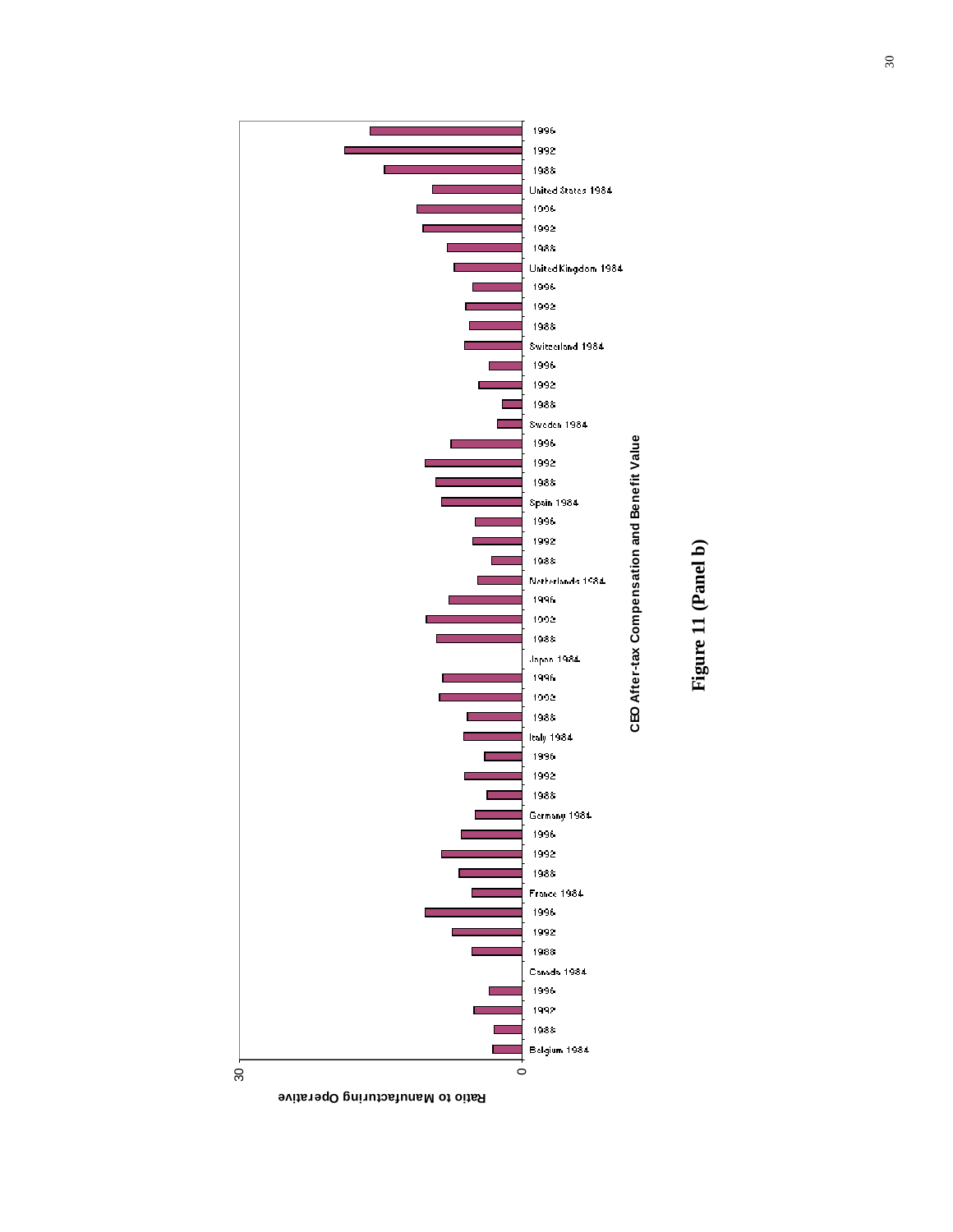Ratio of HRD Total Compensation and After-tax Compensation and Benefits to That of Manufacturing **Ratio of HRD Total Compensation and After-tax Compensation and Benefits to That of Manufacturing** Operatives (12 OECD Countries 1984-1996) **Operatives (12 OECD Countries 1984-1996)**